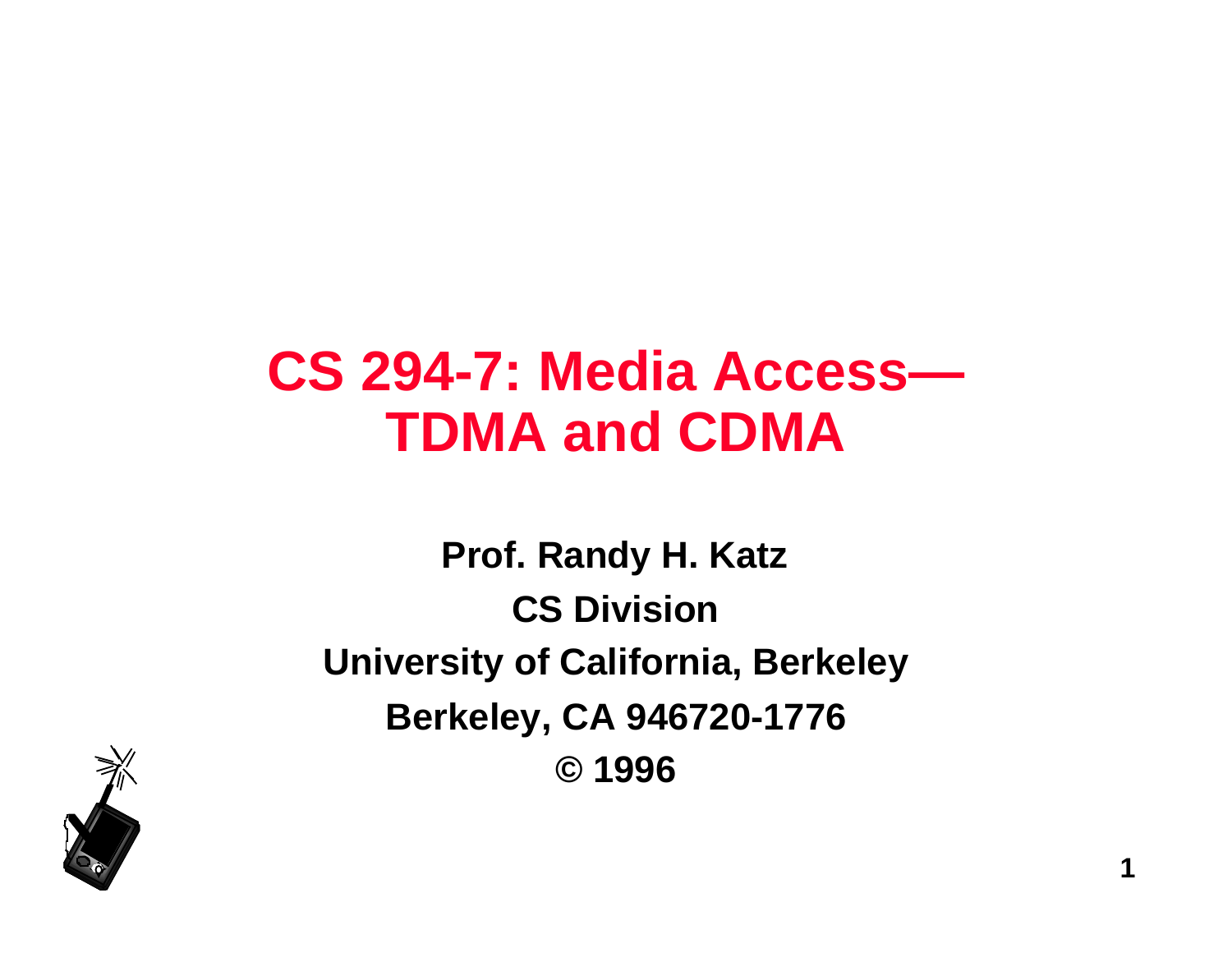## **Time Division Multiple Access**

• **Multiple users share channel through time allocation scheme**



• **Time Division Duplexing (TDD): DECT, PHP Frequent Division Duplexing (FDD): GSM, IS-54, PACS**

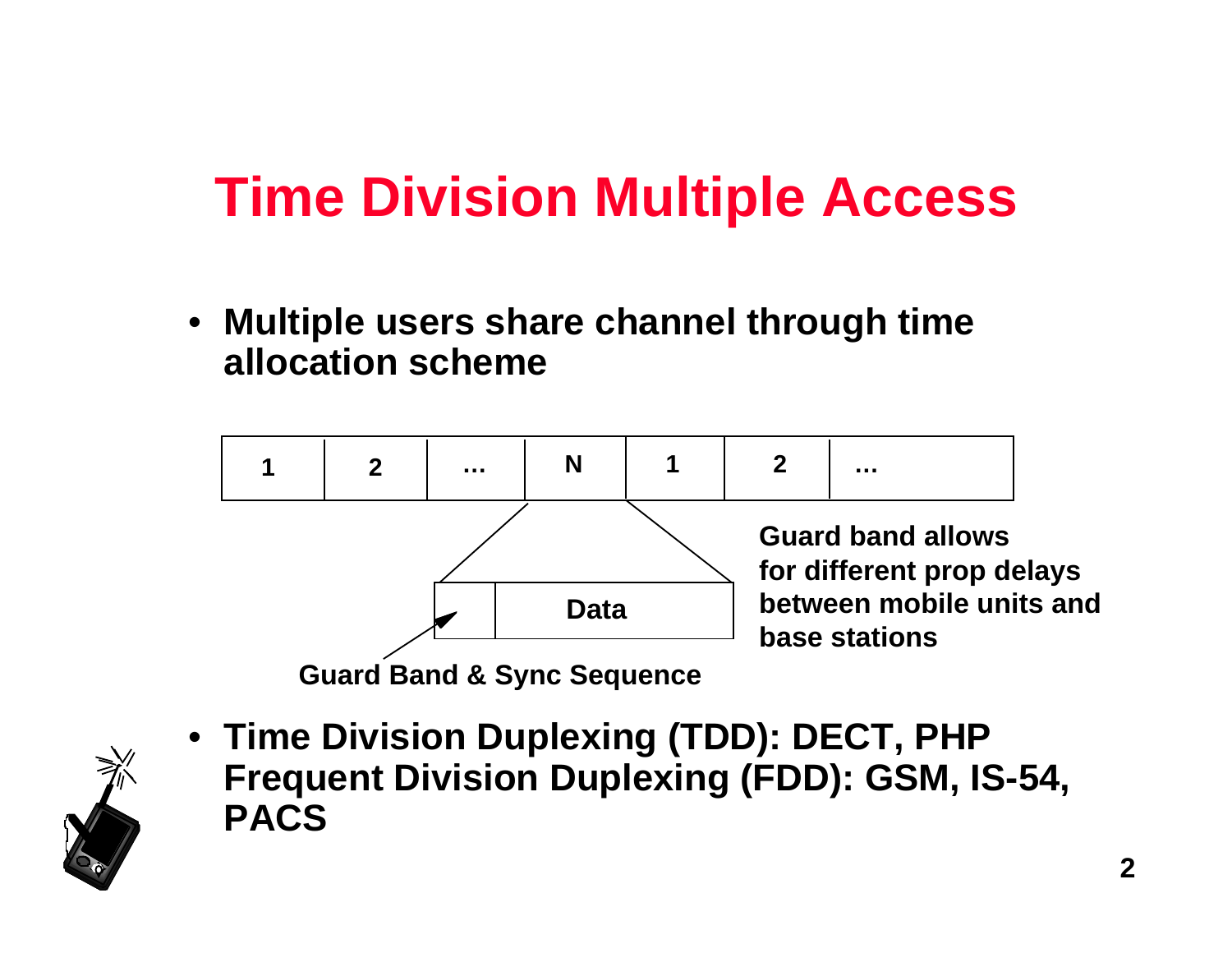## **Time Division Multiple Access**

• **Downstream: BS broadcasts to mobile units**

| . |  |  |  | . |
|---|--|--|--|---|
|---|--|--|--|---|

• **Upstream: Mobile units to BS based on assigned slots, transmitted on different freq.**

|  |  | . |  |  |  | . |
|--|--|---|--|--|--|---|
|--|--|---|--|--|--|---|

**Logically, upstream and downstream slots are the same**



**In reality, these are offset in time to allow mobile unit time to process downstream requests before responding on upstream**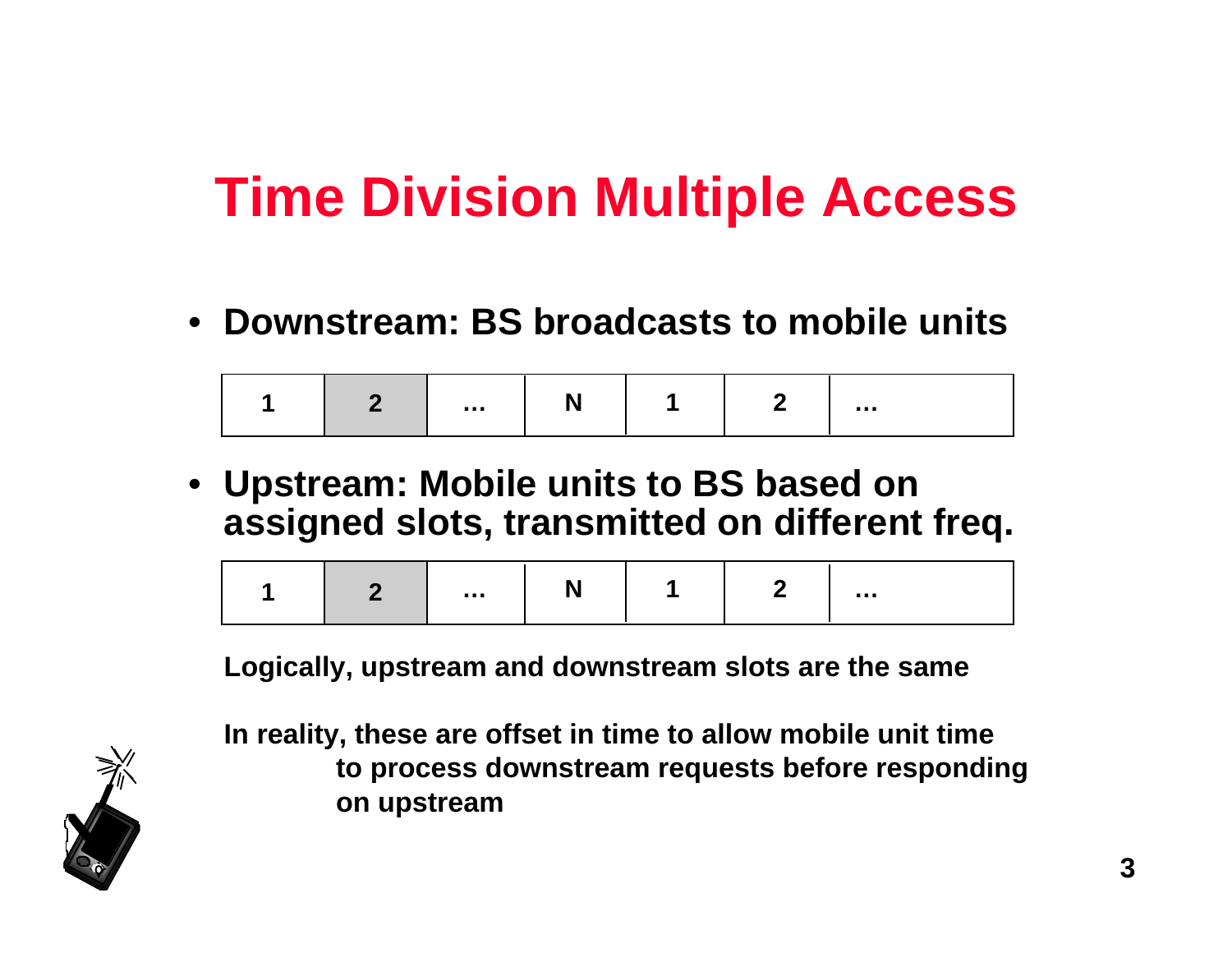## **Time Division Multiple Access**



**GSM, PHS, DECT: 30% of data rate is overhead IS-54: 20% overhead IS-54, GSM: long adaptive equalization training sequences**

**Tradeoffs in overhead, size of data payload, and latency**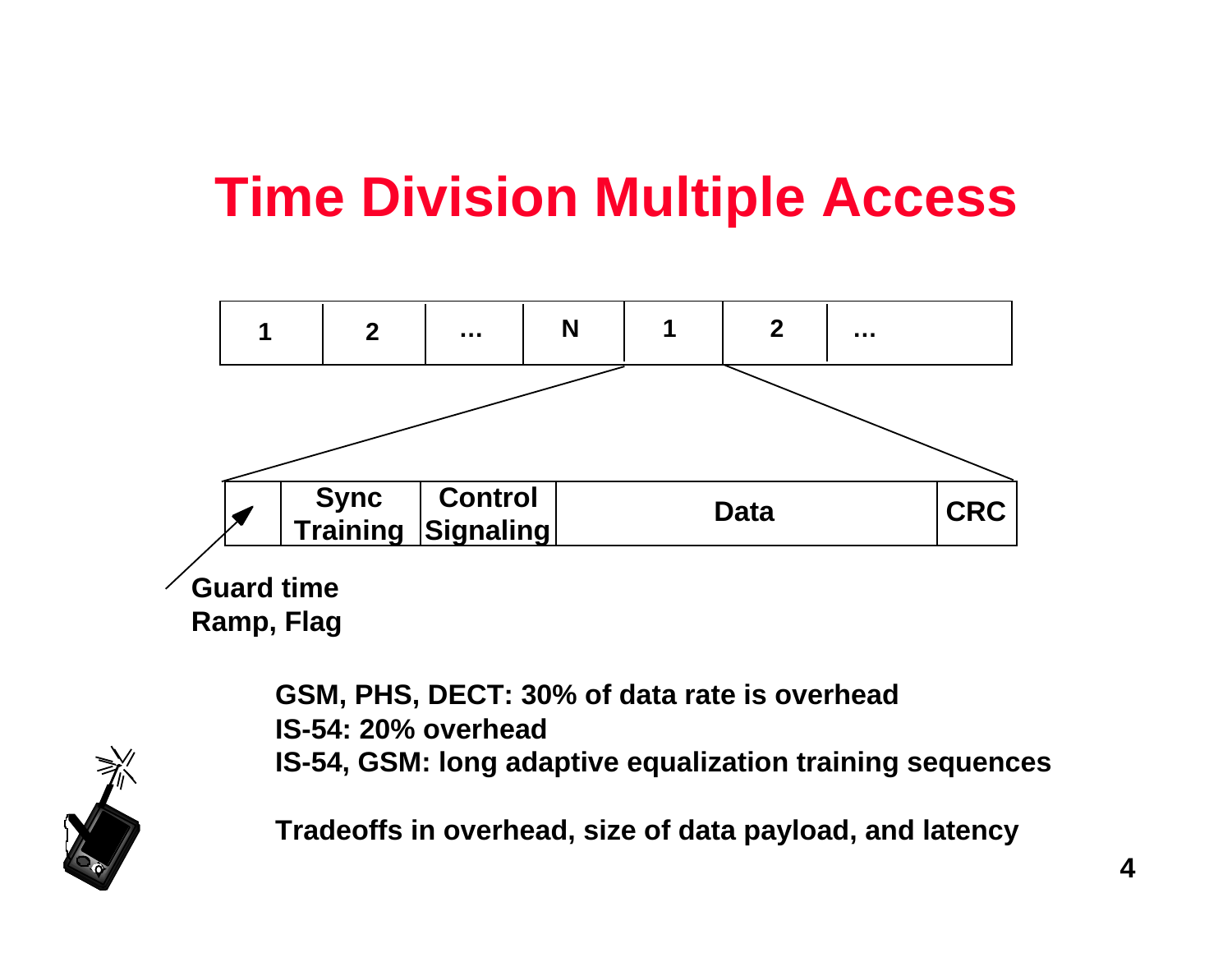## **TDMA Systems**

|                                    | <b>GSM</b>          | <b>IS-54</b>        | <b>DECT</b>       |
|------------------------------------|---------------------|---------------------|-------------------|
| <b>Bit Rate</b>                    | 270.8 kbps          | <b>48.6 kbps</b>    | <b>1.152 Mbps</b> |
| <b>Bandwidth (Carrier Spacing)</b> | <b>200 KHz</b>      | <b>30 KHz</b>       | <b>1.728 MHz</b>  |
| <b>Time Slot Duration</b>          | 0,577 ms            | 6.7 <sub>ms</sub>   | $0.417$ ms        |
| Upstream slots per frame           | 8/16                | 3/6                 | 12                |
| <b>Speech Coding</b>               | 13 kbps             | <b>7.95 kbps</b>    | 32 kbps           |
|                                    | <b>RPE-LTP</b>      | <b>VSELP</b>        | <b>ADPCM</b>      |
| <b>FDD or TDD</b>                  | <b>FDD</b>          | <b>FDD</b>          | <b>TDD</b>        |
| % Payload in Time Slot             | <b>73%</b>          | 80%                 | 67%               |
| <b>Modulation</b>                  | <b>GMSK</b>         | <b>/4 DQPSK</b>     | <b>GMSK</b>       |
| Coding                             | <b>Coded/Convol</b> | <b>Coded/Convol</b> | <b>CRC Only</b>   |
|                                    | Coded+CRC           | Coded+CRC           |                   |
|                                    | <b>Uncoded</b>      | <b>Uncoded</b>      |                   |
| <b>Adaptive Equalizer</b>          | <b>Mandatory</b>    | <b>Mandatory</b>    | <b>None</b>       |

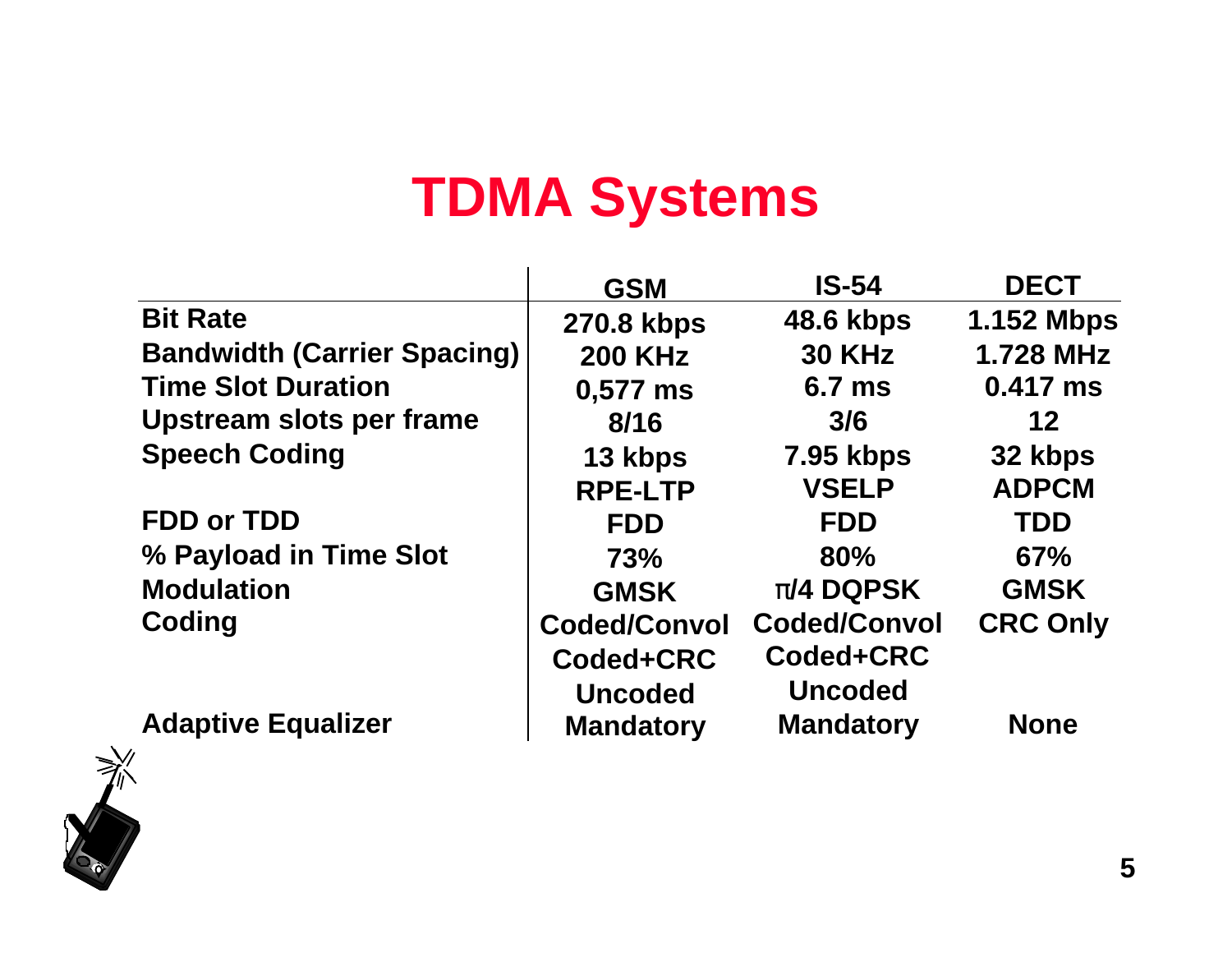### **TDMA Advantages/ Disadvantages**

#### • **Advantages**

- **Sharing among N users**
- **Variable bit rate by ganging slots**
- **Less stringent power control due to reduced interuser interference—dedicated frequencies and slots**
- **Mobile assisted/controlled handoff enable by available measurement slots**

#### • **Disadvantages**

- **Pulsating power envelop—interference with devices like hearing aids have been detected**
- **Complexity inherent in slot/frequency allocation**
- **High data rates imply need for equalization**

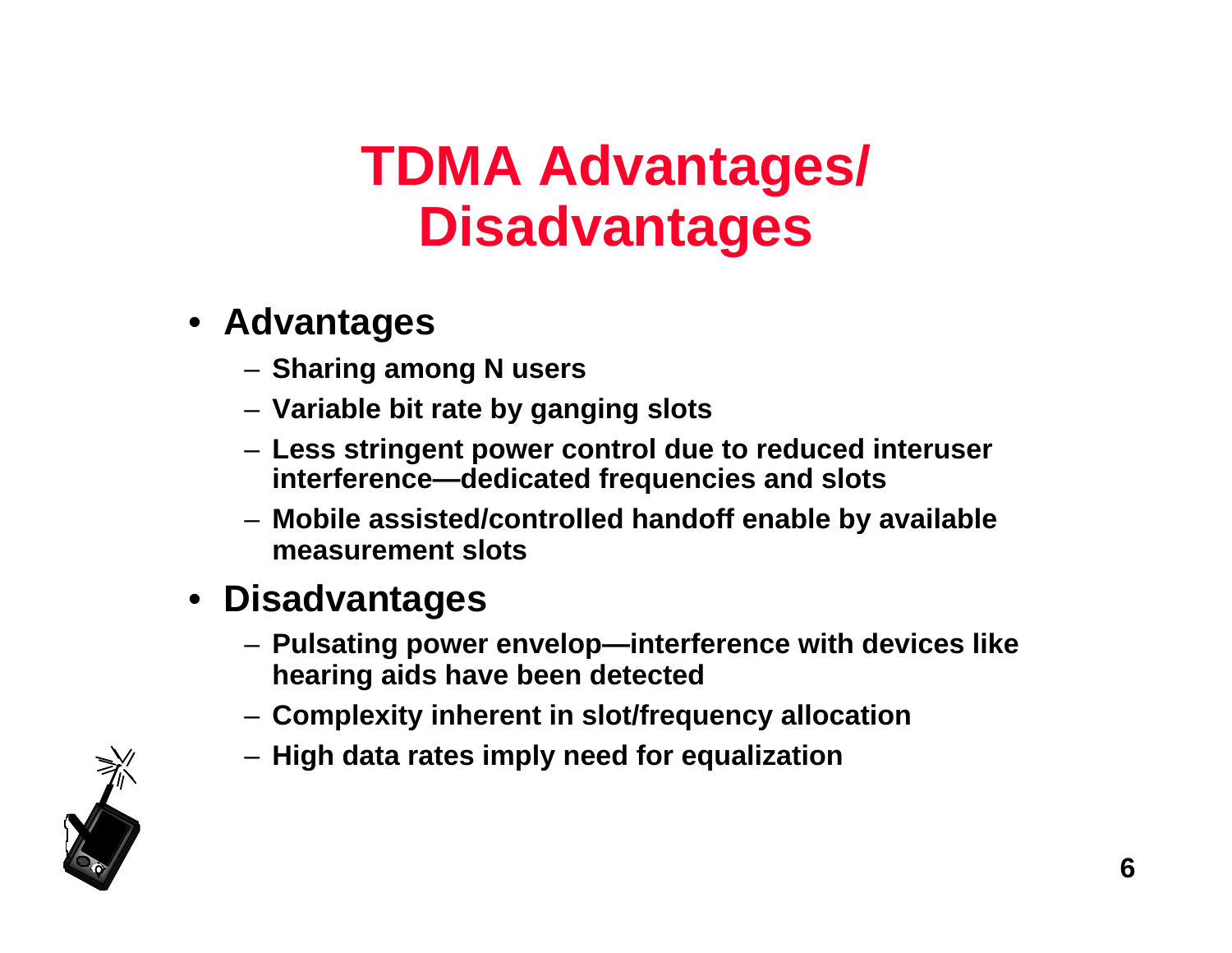# **TDMA Capacity Improvements**

- **Adaptive Channel Allocation**
	- **in conventional cellular systems, adjacent cells do not use the same frequencies**





**A form of dynamic frequency reuse/frequency borrowing**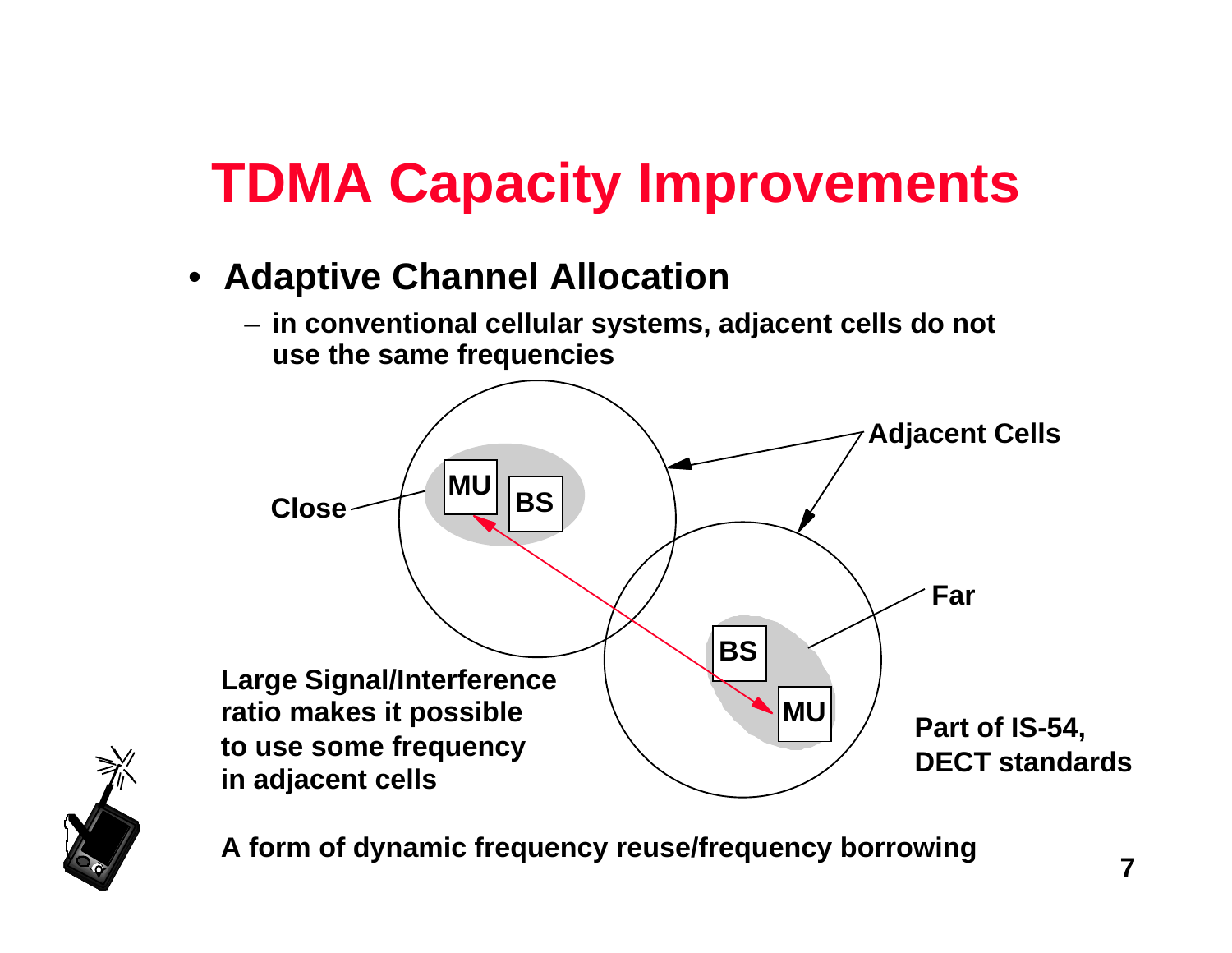## **TDMA Capacity Improvements**

#### • **Frequency Hopping**

**Users within cell perform slow frequency hopping**

**Each user at different offset in hopping sequence frequencies are orthogonal**

**Randomized sequences in different cells to average intercell interference**



**Hopping has the inherent frequency diversity advantages of spread spectrum systems**

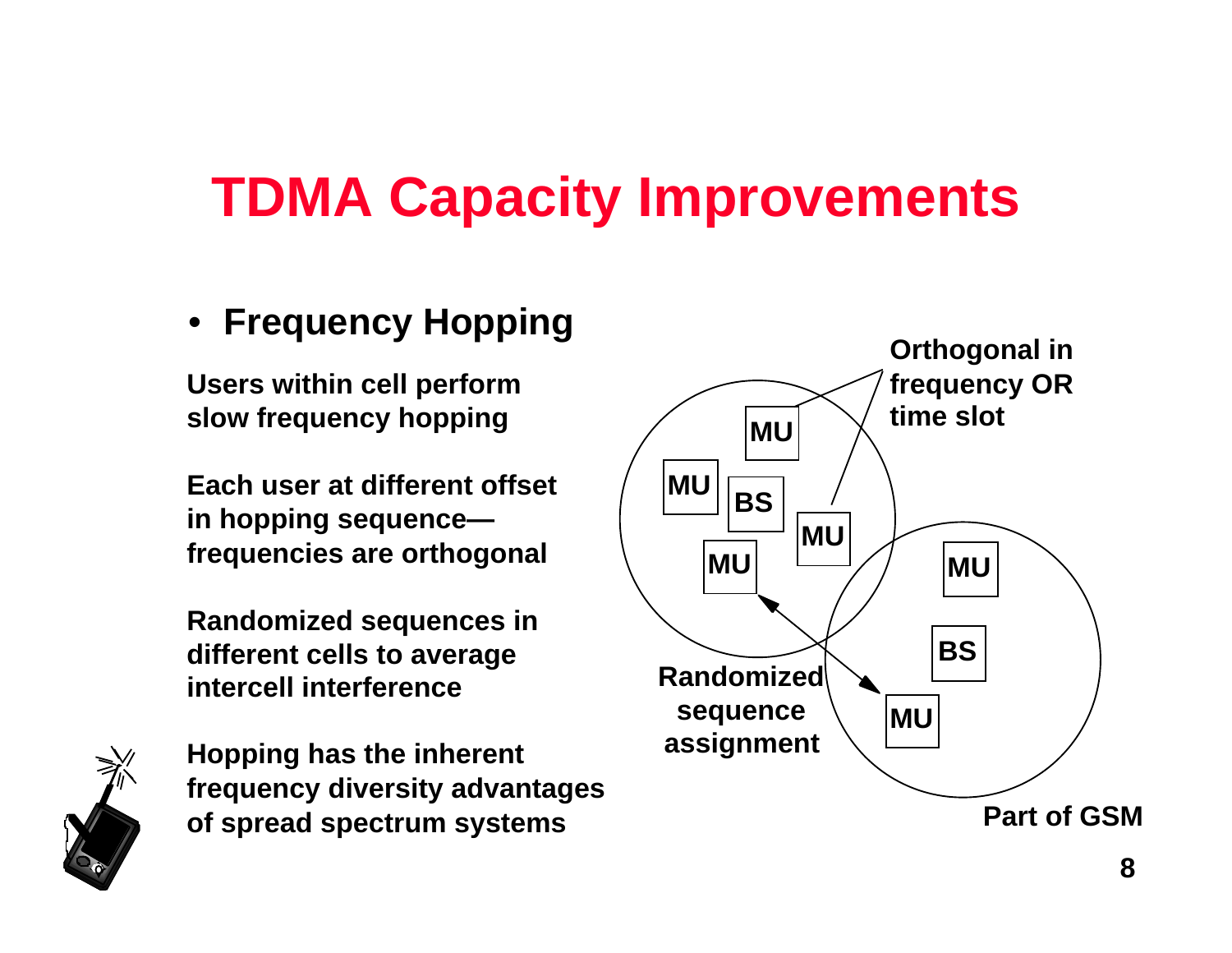## **TDMA Capacity Improvements**

#### • **Hierarchical Cell Structure**





**Measure signal strength in other frequencies during non-slot times**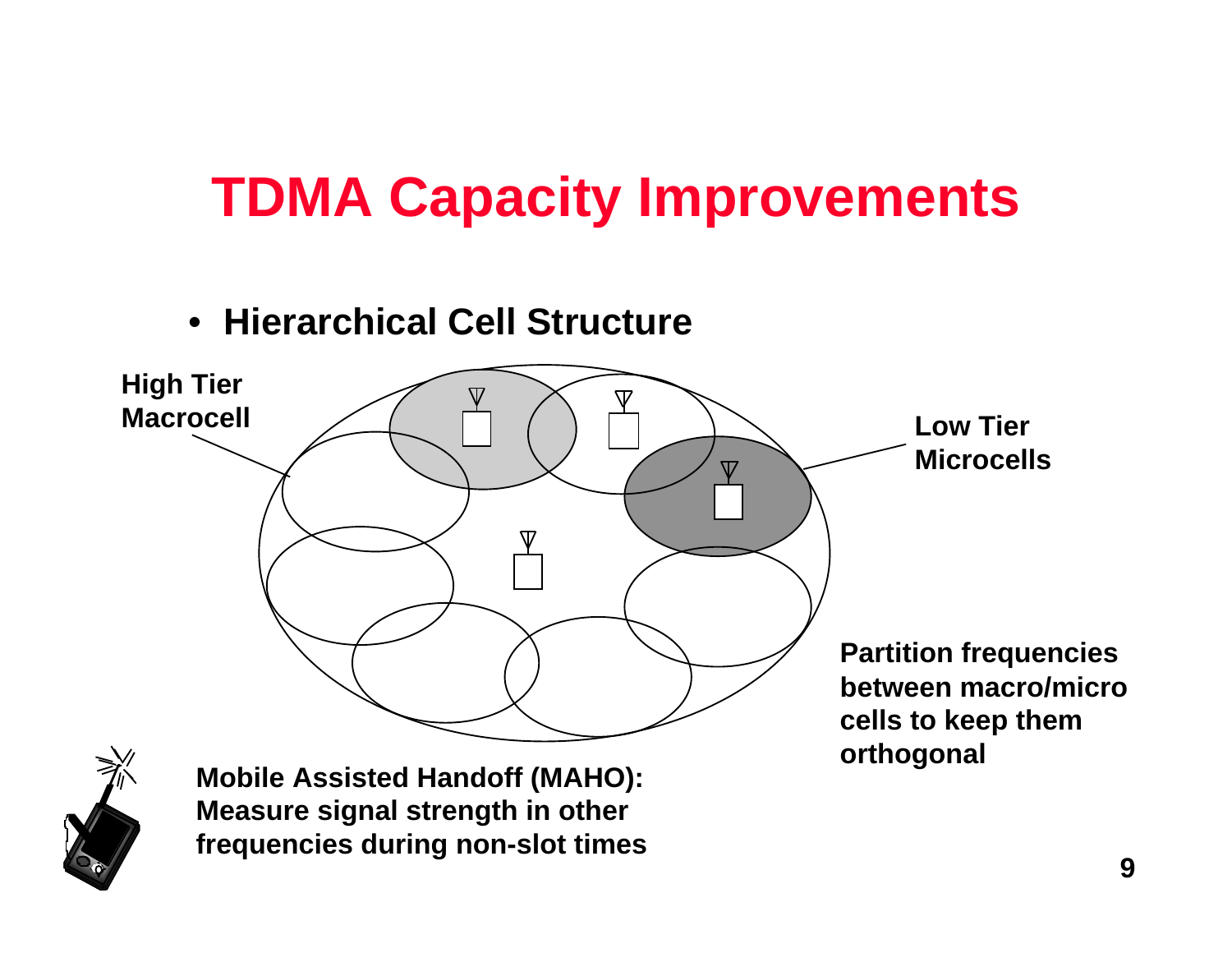## **Packet Reservation Multiple Access**

- **Combines TDMA with elements of slotted ALOHA**
	- **BS to MH channel + shared MH to BS channel**
	- **Transmissions are organized into slots, one packet per slot**
	- **Frames**
		- » **A group of slots**
		- » **Slots within frame may be available or reserved**
		- » **Information about slot status broadcast from BS to mobile units in previous frame**
	- **Reservation scheme**
		- » **Mobile units with new data contend for an available slot**
		- » **BS indicates whether slot contents was received correctly**
		- » **MH that succeeded in getting its data through reserves that slot in subsequent frames**
		- » **BS detects when their is no data in a reserved slot: the MH loses its reservation**

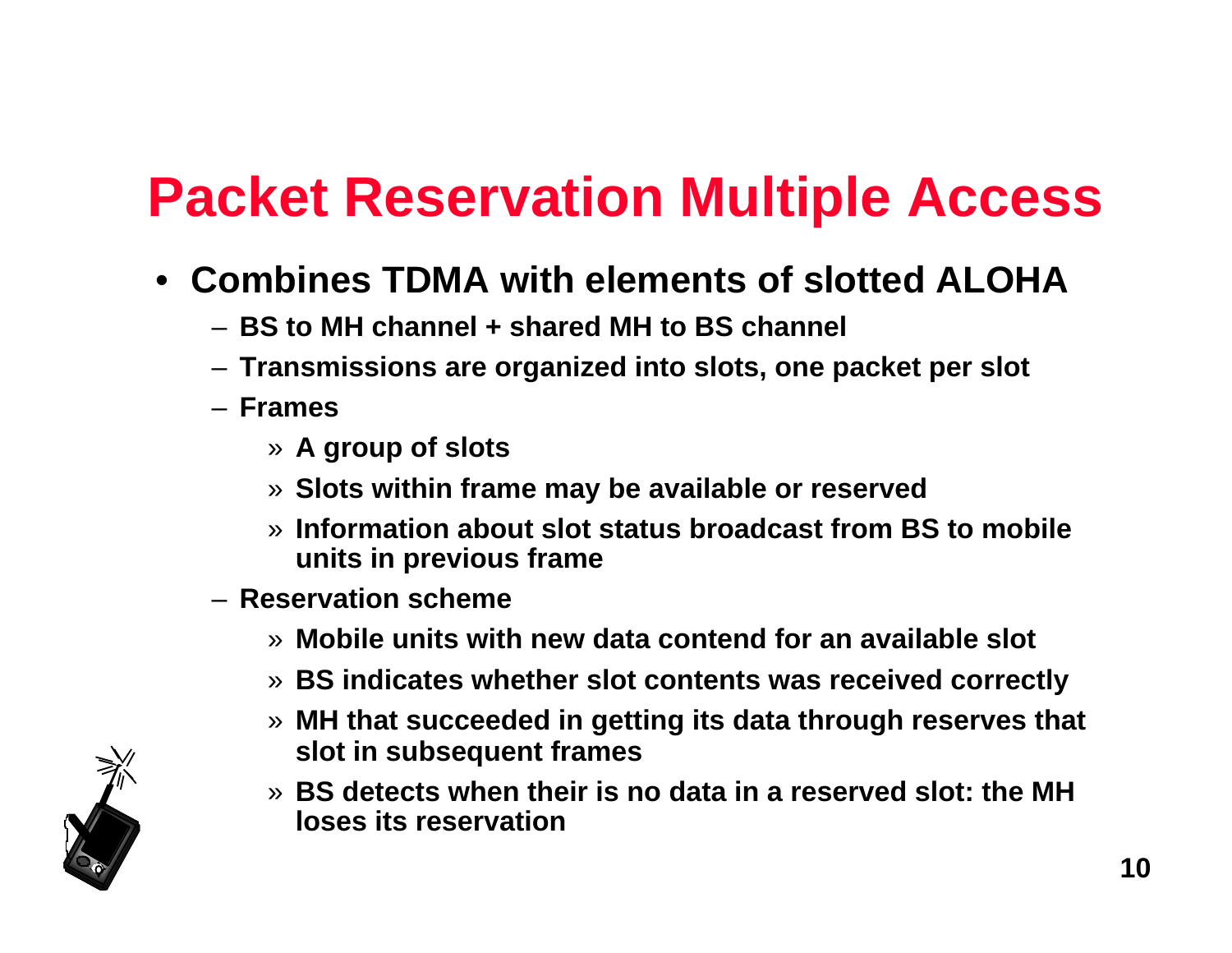### **Packet Reservation Multiple Access**

**State at Frame K-1: Terminals 11, 5, 3, 1, 8, and 2 have reservations**



**11**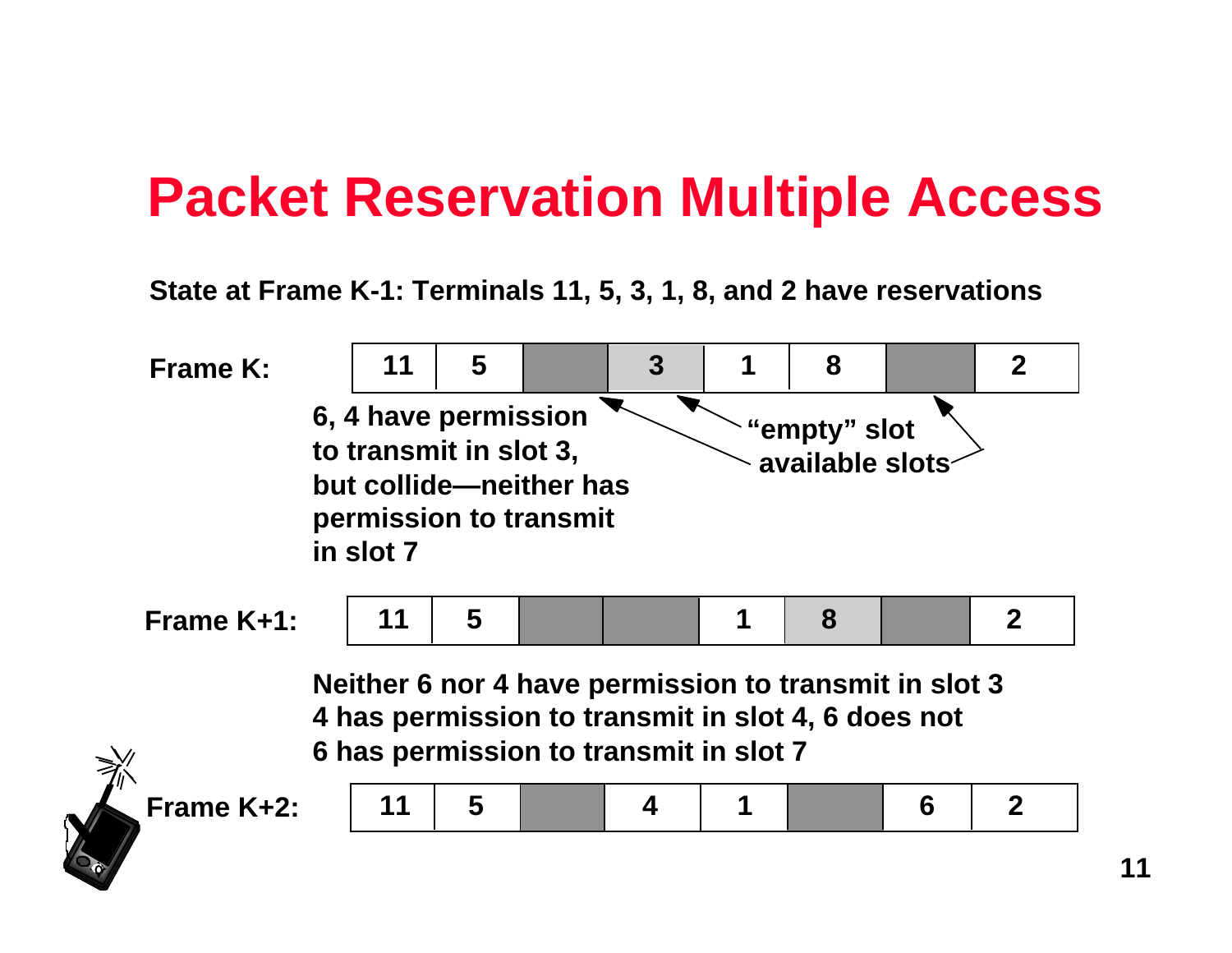### **Packet Reservation Multiple Access**

- **Packet Dropping Probability**
	- **Packets held beyond Dmax time are dropped at terminal**
	- **This is important for real time/latency sensitive applications like packet voice and video**

– **Pdrop set at 0.01, how many terminals can be supported?**

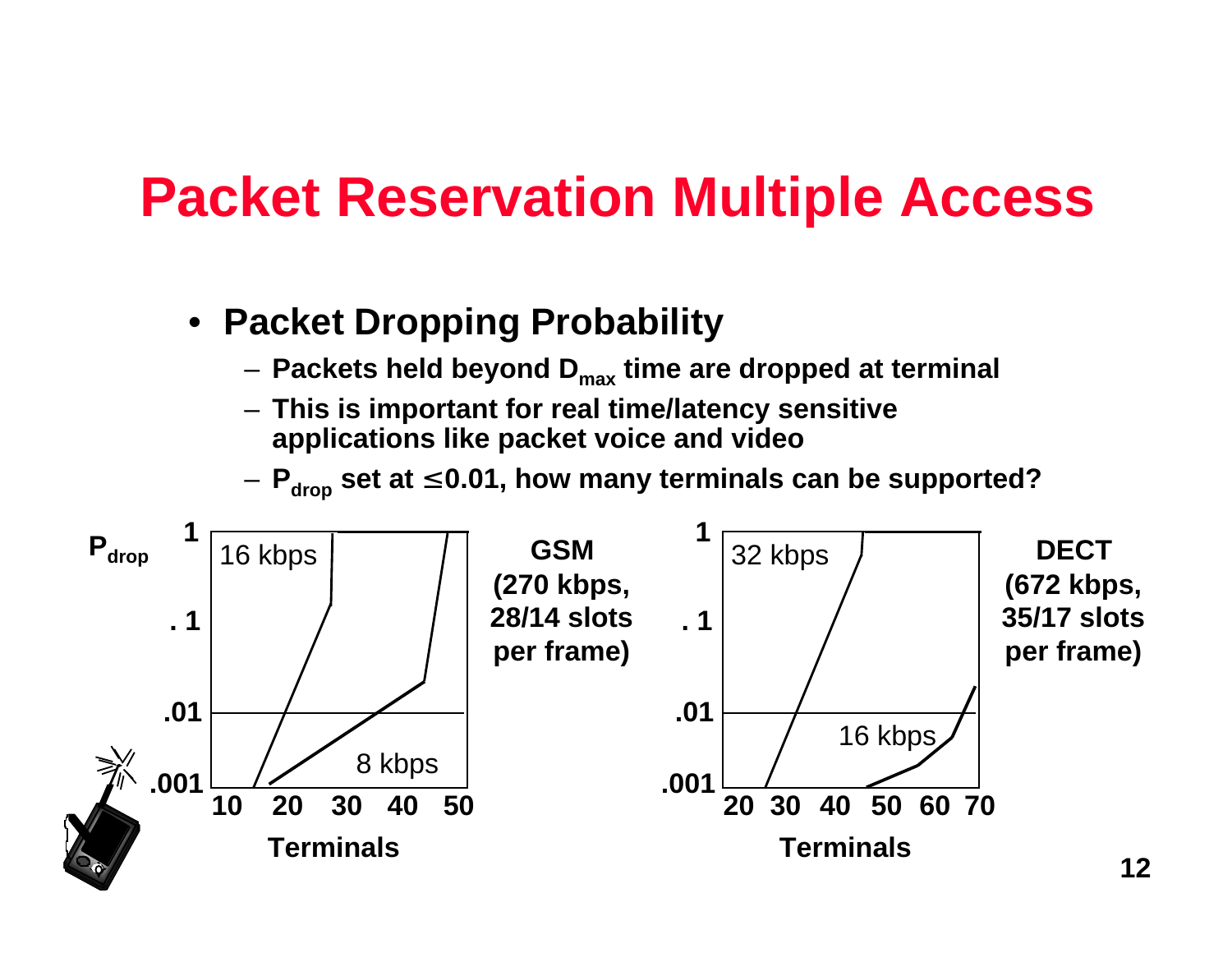- **Techniques known since 1940s and used in military communications systems since 1950s**
- **Basic idea:**
	- **"Spread" the radio signal over a wide frequency range by modulating it with a code word unique to the radio**
	- **Receiver's correlator distinguishes sender's signal from other signals by examining the wide spectrum band with a time synchronized duplicate of the spreading code word**
	- **The sent signal is recovered by a despreading process at the receiver**
	- **Spread spectrum waveform is more resistant to multipath effects and more tolerant of interference (leading to higher capacity?)**



• **Spread spectrum systems are power rather than bandwidth limited**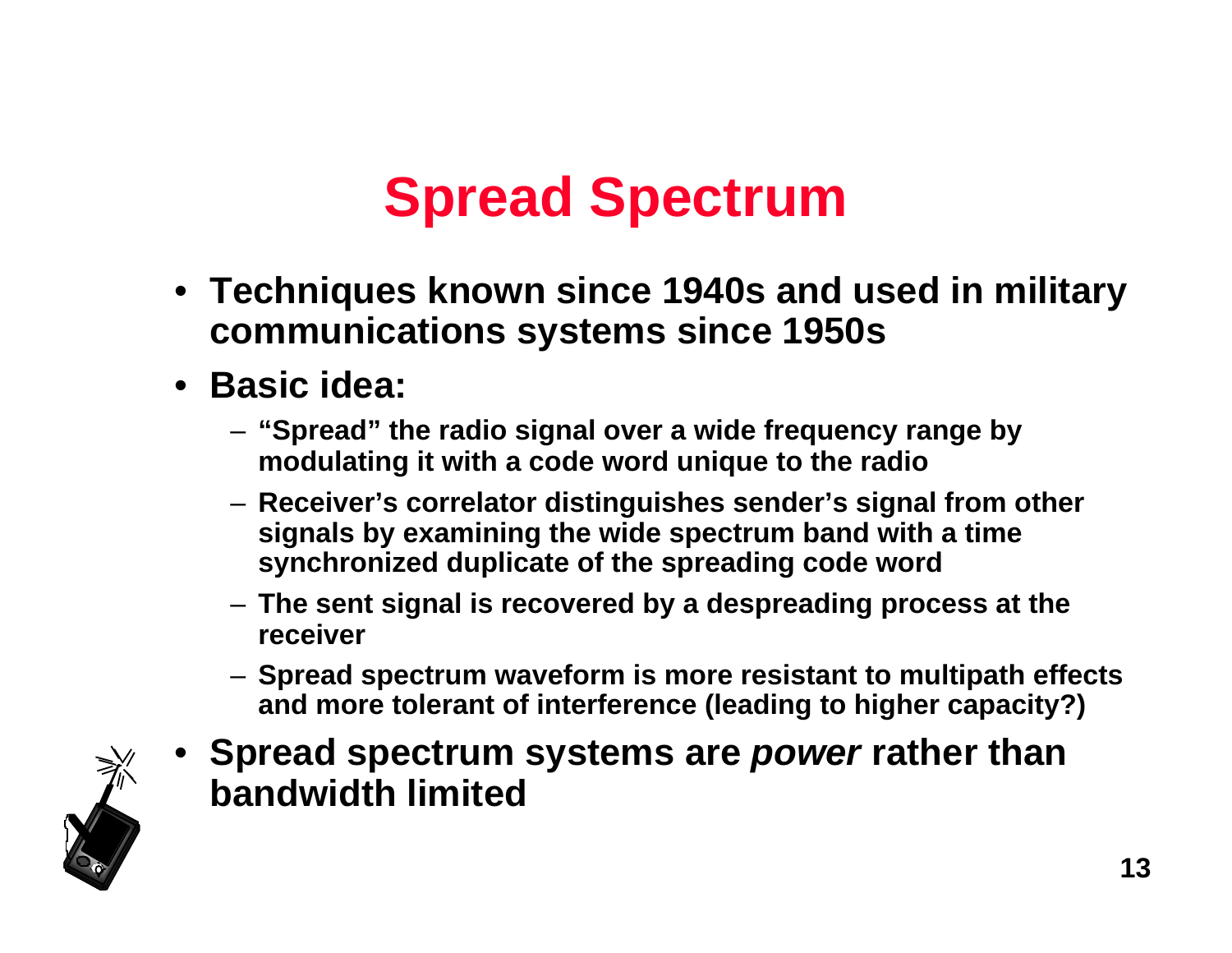#### • **Direct Sequence SS**

- **Bits sampled ("chipped") at higher frequency**
- **Signal energy "spread" over wider frequency**
- **Advantageous diversity recombination ("correlation") at receiver**





**Majority of chips are zero**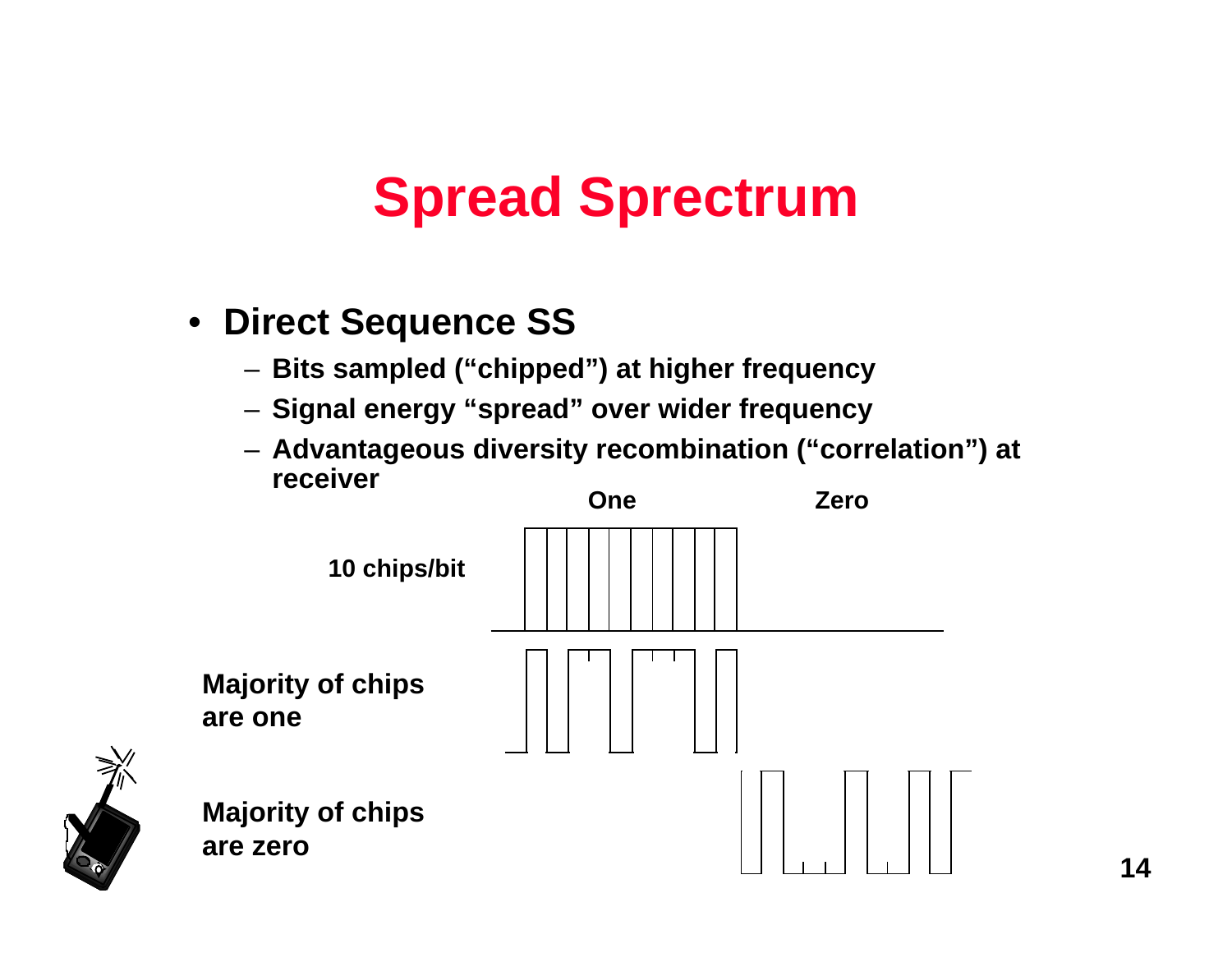### • **Frequency Hopping SS**

- **Slow hopping: multiple bits before frequency hop**
- **Fast hopping: multiple frequency hops per bit Channel**





**Note that TDMA-based GSM also uses FH techniques to give low power mobiles some dB diversity gain at edge of cells**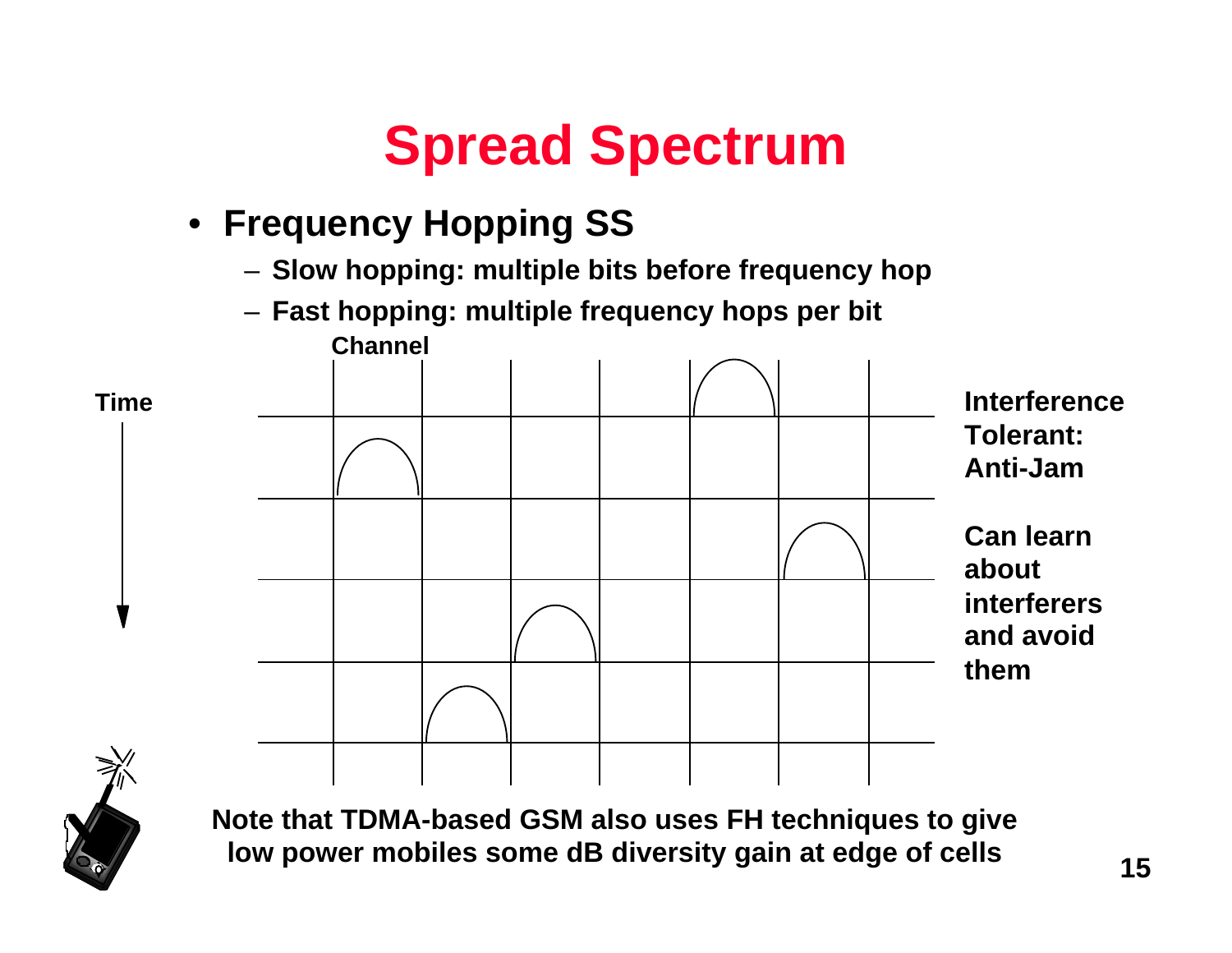- **Processing Gain: G<sup>p</sup> = Bspread / R where**
	- **Bspread is the pseudo noise (PN) code rate**
	- **R is the information rate**
	- **PN spreading code aka chipping code**
	- **G<sup>p</sup> = Rchip / R where Rchip is the chipping rate**
- **Energy of each "chip" is accumulated over a full data bit time**
	- **For high values of G<sup>p</sup> (>1000), information can be transmitted at power levels below ambient noise**
	- **"Low probability of intercept/detect" (LPI/LPD) and narrowband jamming or interference**
	- **Commercially available SS systems typically implement processing gains in the 10-100 range (e.g., IS-95 is 64)**



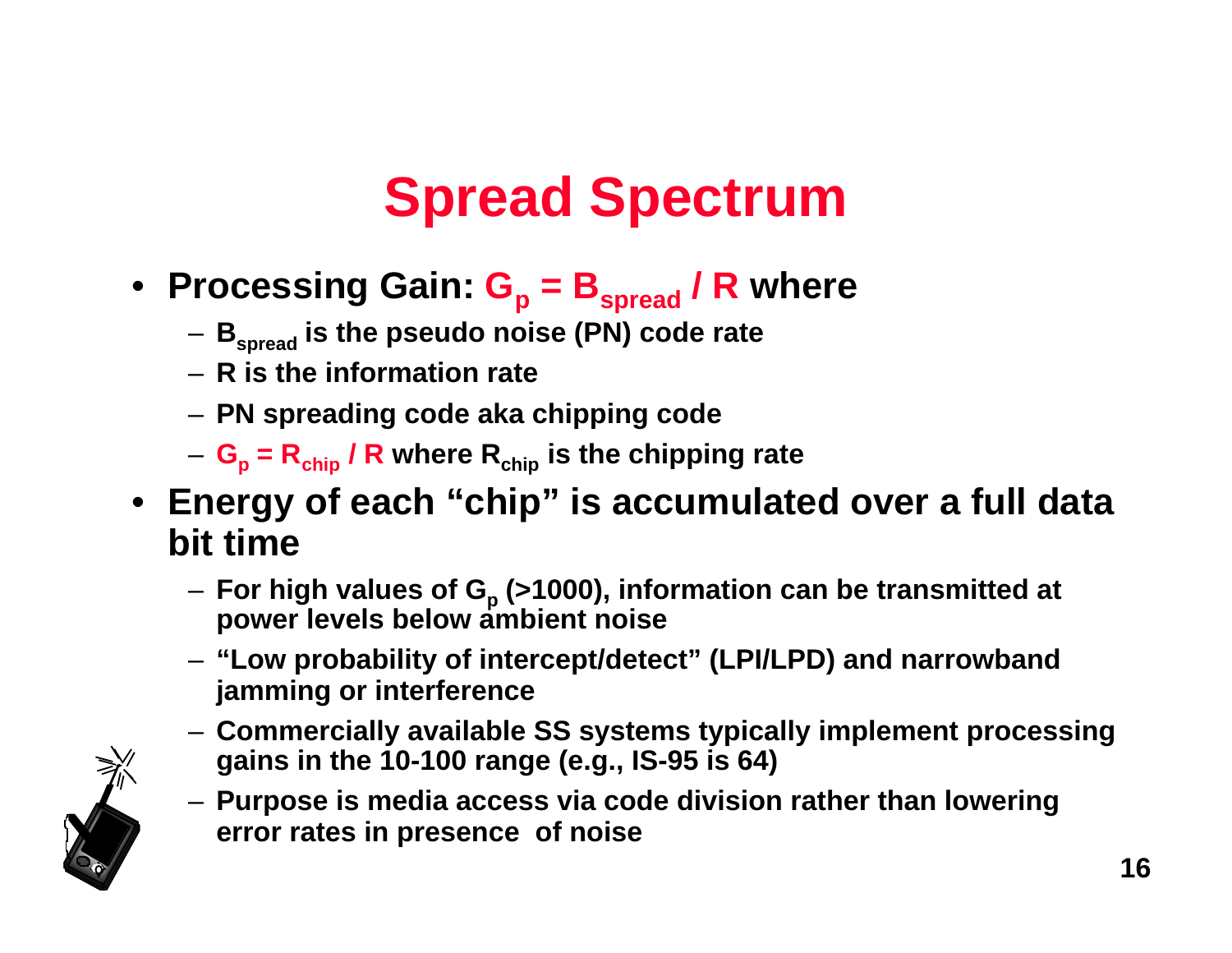#### • **Power-Limited System: Cocktail party analogy**

- **Band playing "random noise" while people talking**
- **Need to extract conversation from the background din**
- **If people speak in different languages, G<sup>p</sup> is high, easier to distinguish individual speakers**
- **If G<sup>p</sup> is low, more difficult to distinguish between individuals**
- **Now image that the Band starts playing even louder!**
	- » **If becomes too loud, nobody can speak**
	- » **Speakers try to talk more loudly, increasing the noise**
- **How to increase the # of attendees (capacity) at party:**
	- » **Band agrees to play at low level (background noise)**
	- » **Participants agree to speak MORE softly as new guests arrive**
	- » **Host (base station) centralizes all conversations, requiring all guests to speak to him/her at the same relative sound level, no matter how far they are from the host**

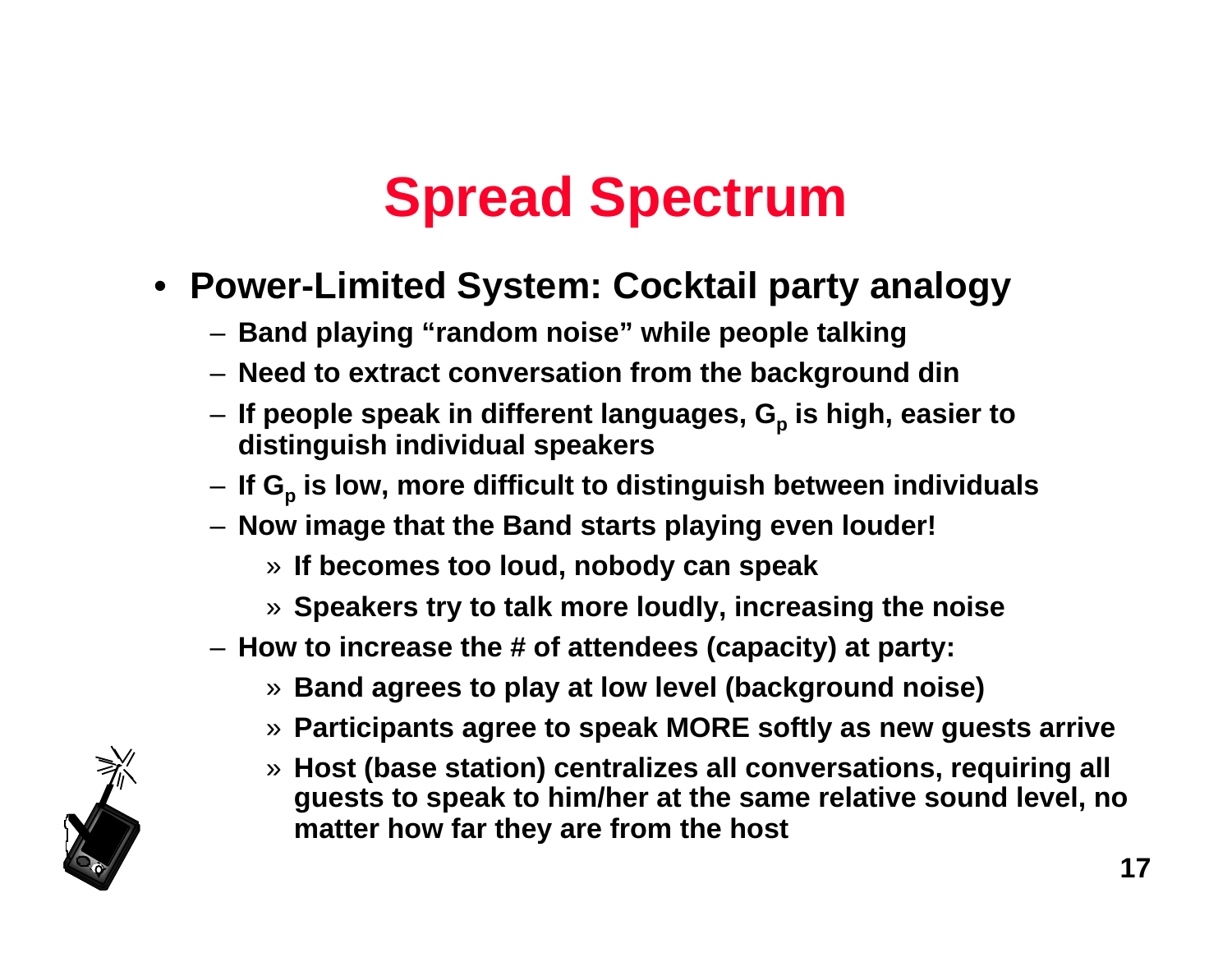## **Interference Limited Performance**



- BER related to  $\mathsf{E}_{\mathsf{b}}\!/\!\eta_{\mathsf{0}}$
- $-$  As M,  $\alpha$ , K increase, so does the BER
- **As G increases, BER decreases**
- **Trade decreased M for increased coverage, useful at fringe cells**
- **K depends on cell isolation and user geographic separation**
- **K becomes larger when the propagation law exponent is smaller**
- **K is larger when soft handoff is used (same link in adjacent cells)**
- **To exploit multipath resolution via RAKE receiver, delay spread should be greater than chip rate, which implies wide bandwidth**

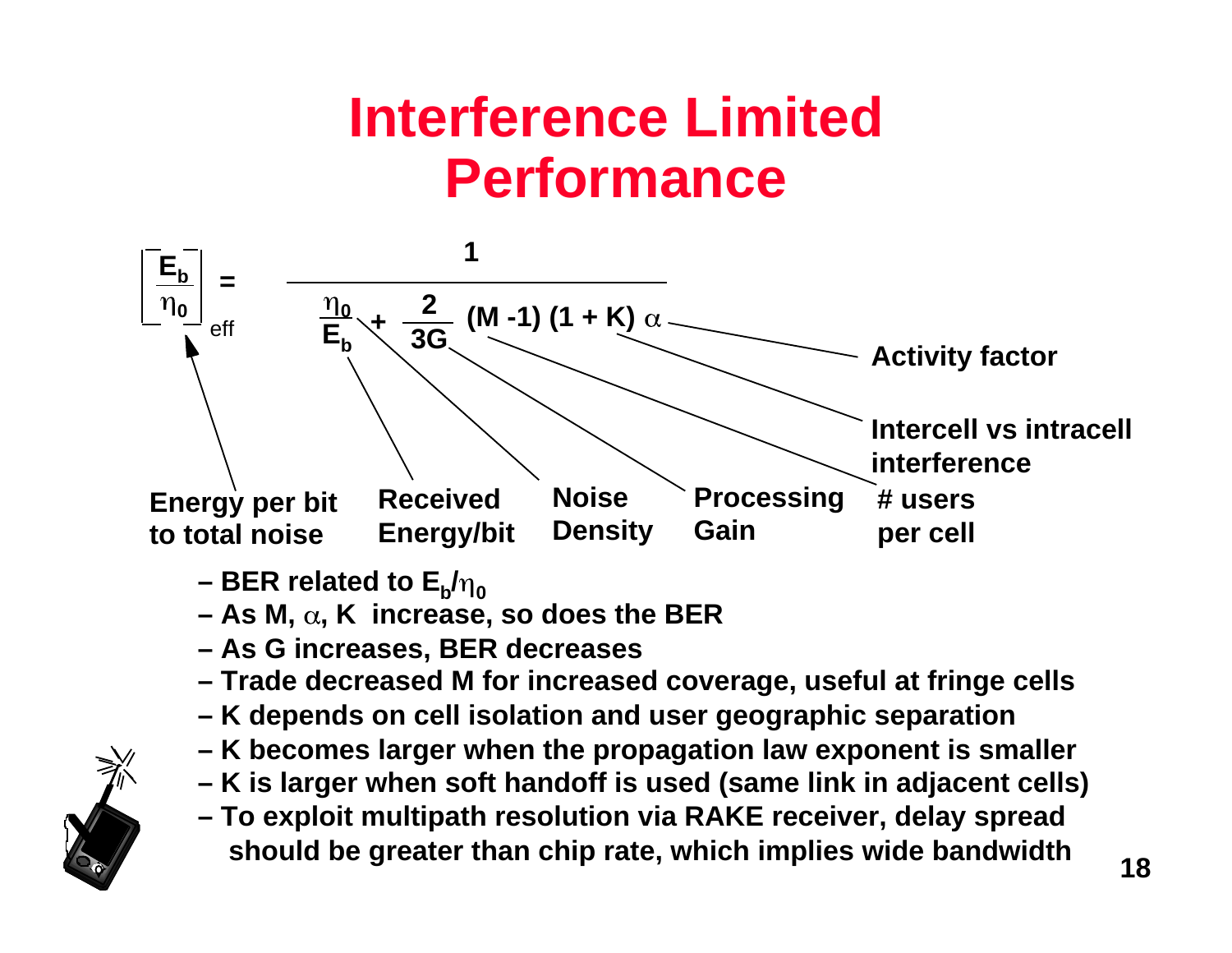# **Code Division Multiple Access**

- **A strategy for multiple users per channel based on orthogonal spreading codes**
	- **Multiple communicators simultaneously transmitting using direct sequence techniques, yet not conflicting with each other**
	- **Pilot tone on BS to mobile unit forward channel used to time synchronize and equalize the channel (coherent detection)**
	- **Reverse channel is contention based, dynamically power controlled to eliminate the near-far problem**

#### • **Developed by Qualcomm as IS-95**

- **Special soft handoff capability**
- **"Narrowband CDMA": 1.228 MHz chipping rate, 1.25 MHz spread bandwidth**
- **Contrast with Broadband CDMA proposal: 10 MHz spread bandwidth**

» **Multipath: Can leverage frequency diversity better**

» **Interference tolerance: Can overlay existing analog user better**

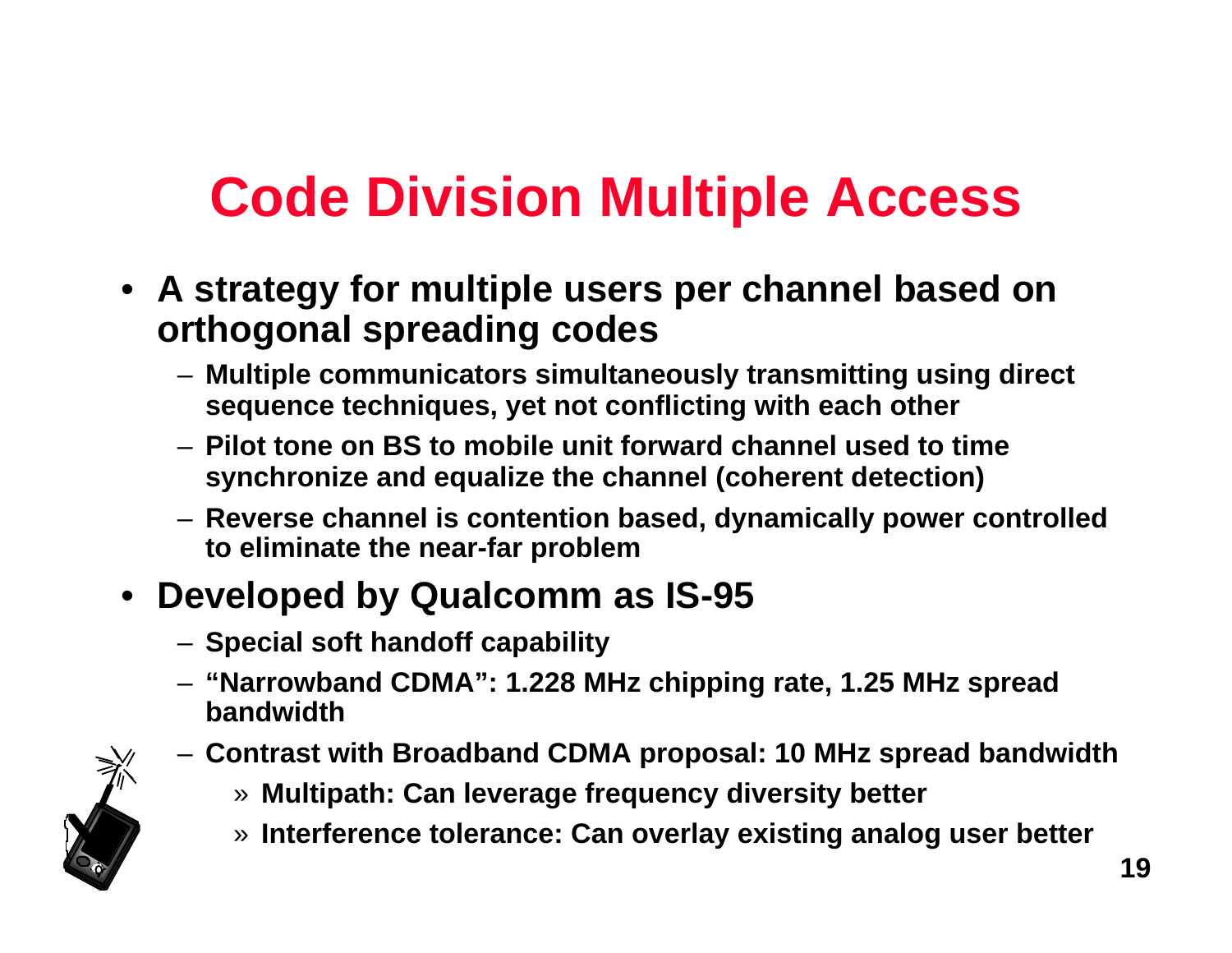

》



**20**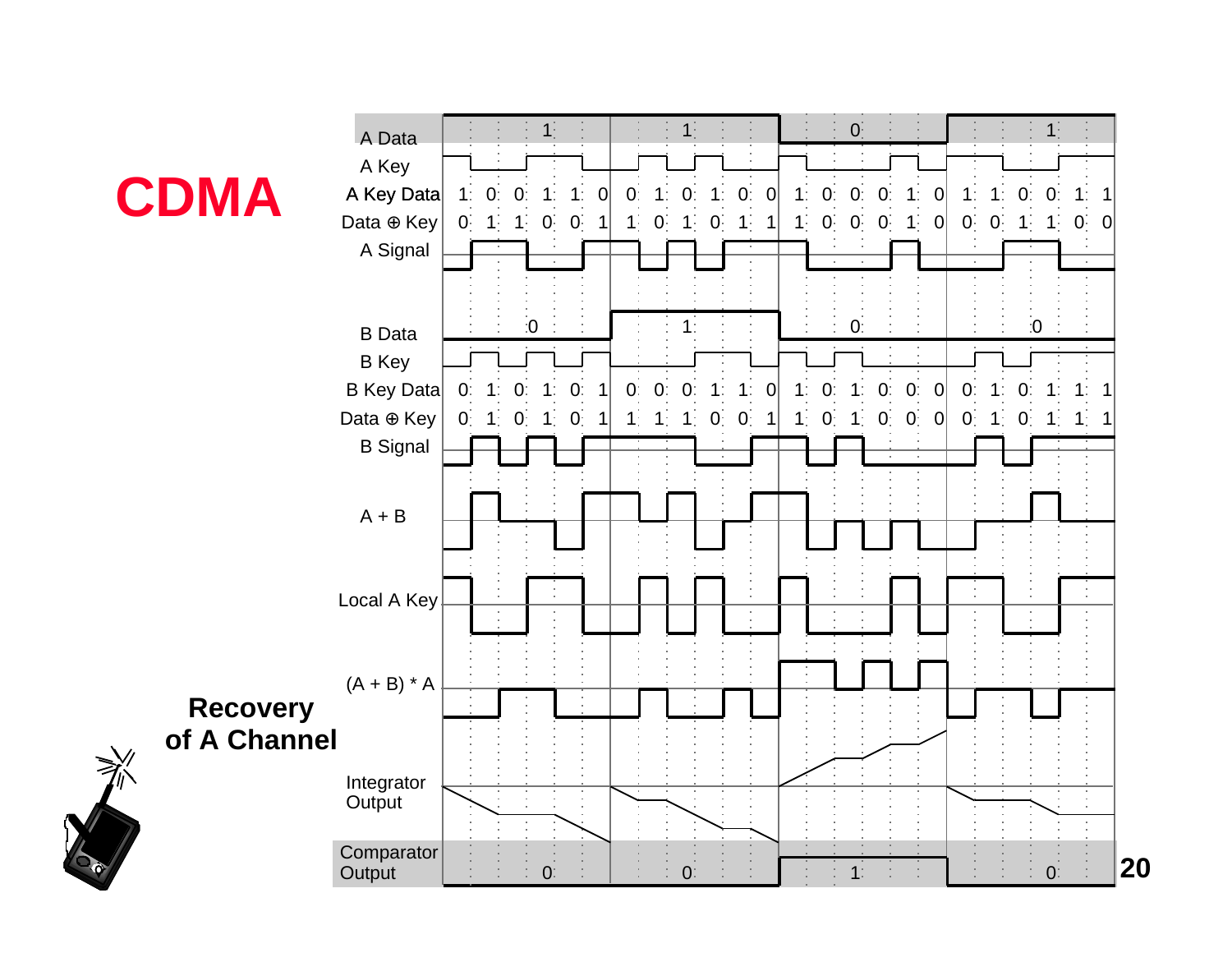

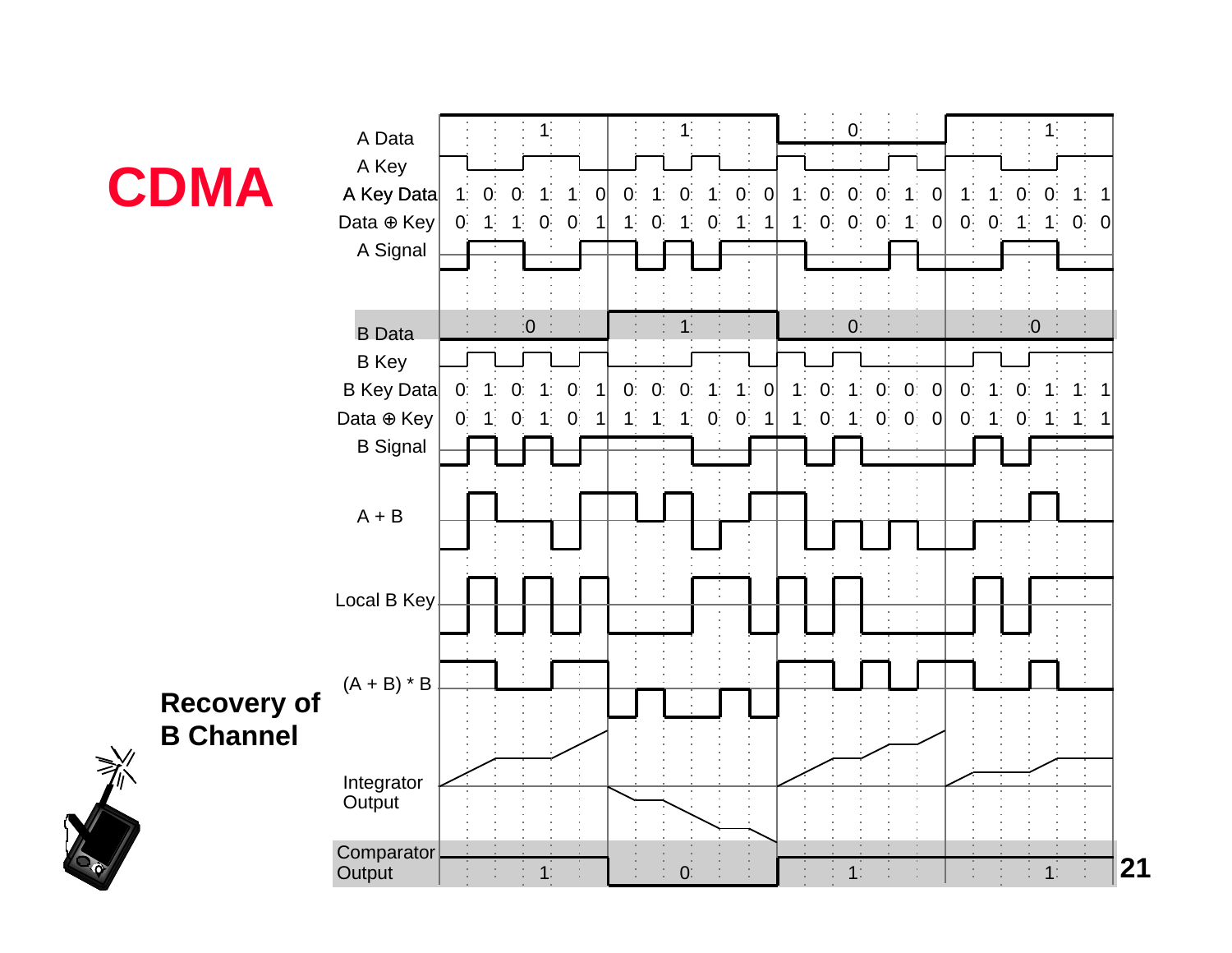

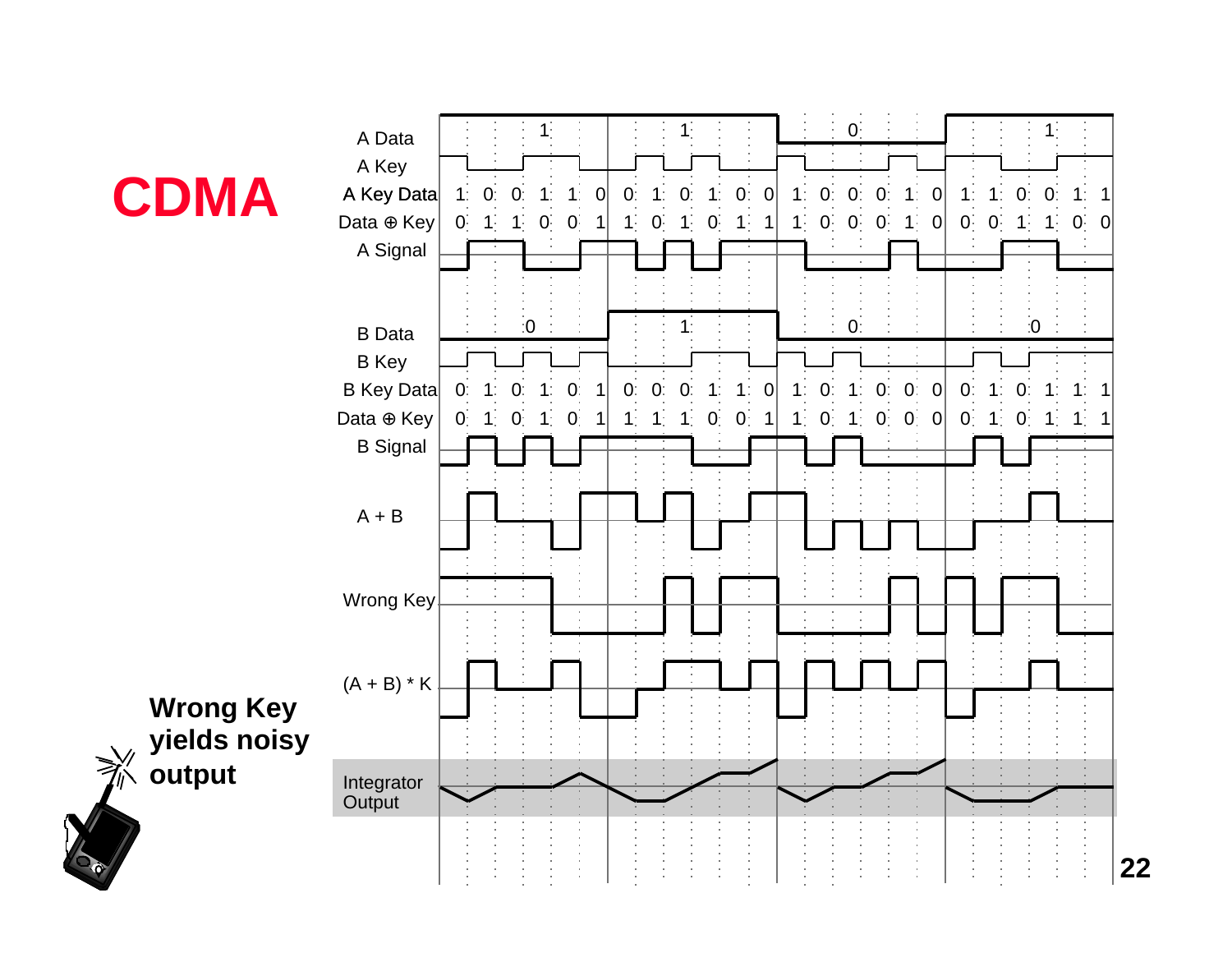# **Diversity in CDMA**

- **Frequency Diversity**
	- **Signal spread over wide band, helps to mitigate multipath effects**
	- **Recall multipath arrises because of different delays on different paths between transmitter and receiver**





**Width of notch approximately equal to 1/(delay between paths) E.g., 1 µs delay translates into a 1 MHz notch delays < 1 µs yield deep fades delays > 1 µs cause power reduction in receiver signal**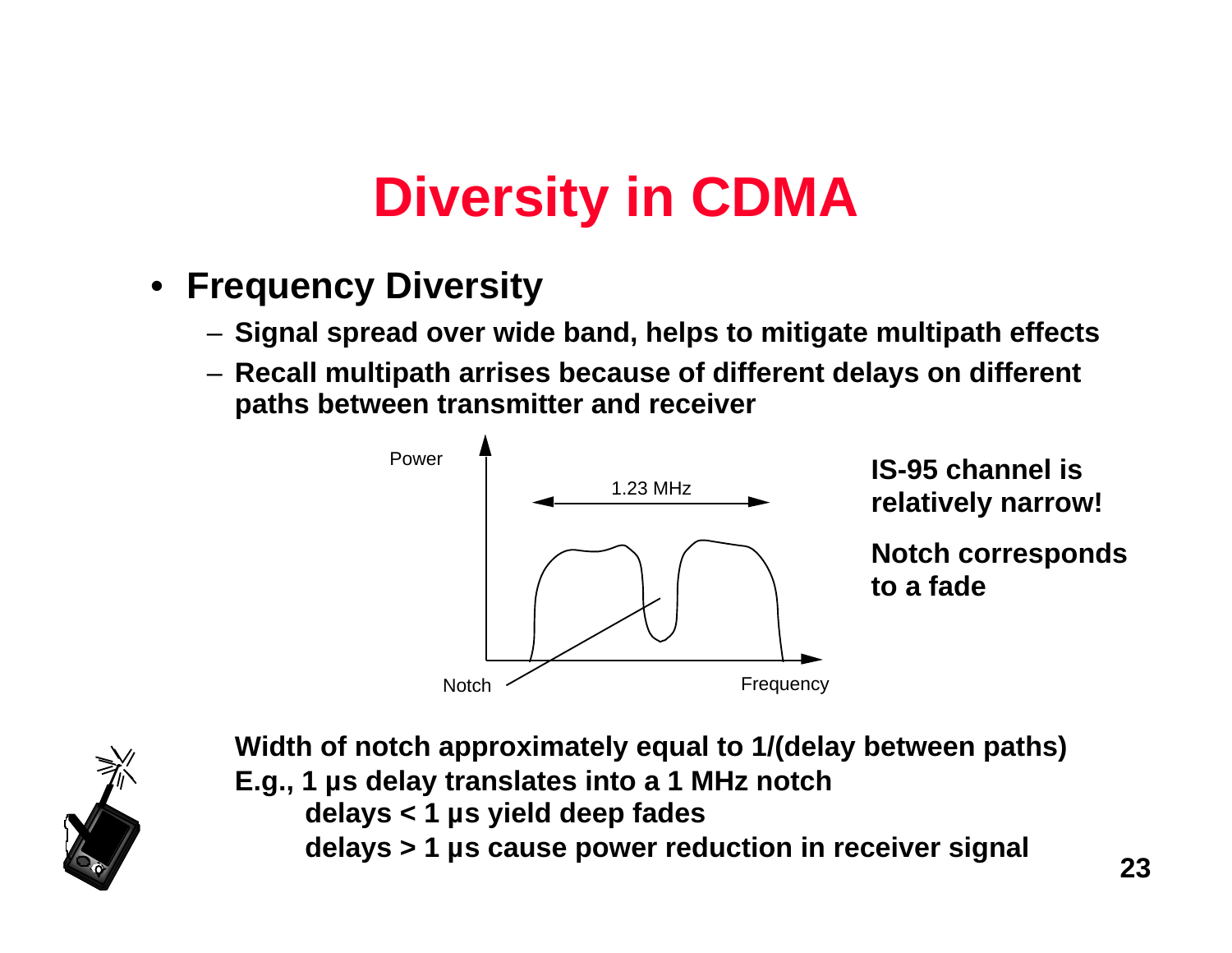# **Diversity in CDMA**

- **Spatial Diversity**
	- **Multiple antennas at the base station sufficiently far apart to mitigate fades**
	- **Soft handoff capability**
		- » **Multiple base station signals overlaid on each other makes it possible for mobile to listen to more than one at a time**
		- » **Reduces the probability that a mobile will not be able in contact with some base station**
		- » **Enables "make before break" handoff**
		- » **Contrast with TDMA systems: break before make**

### • **Time Diversity**

- **Qualcomm CDMA system makes extensive use of convolutional redundancy codes (1/2 rate on forward channel, 1/3 rate reverse channel) and interleaving in time**
- **These techniques can be used in any communications system**

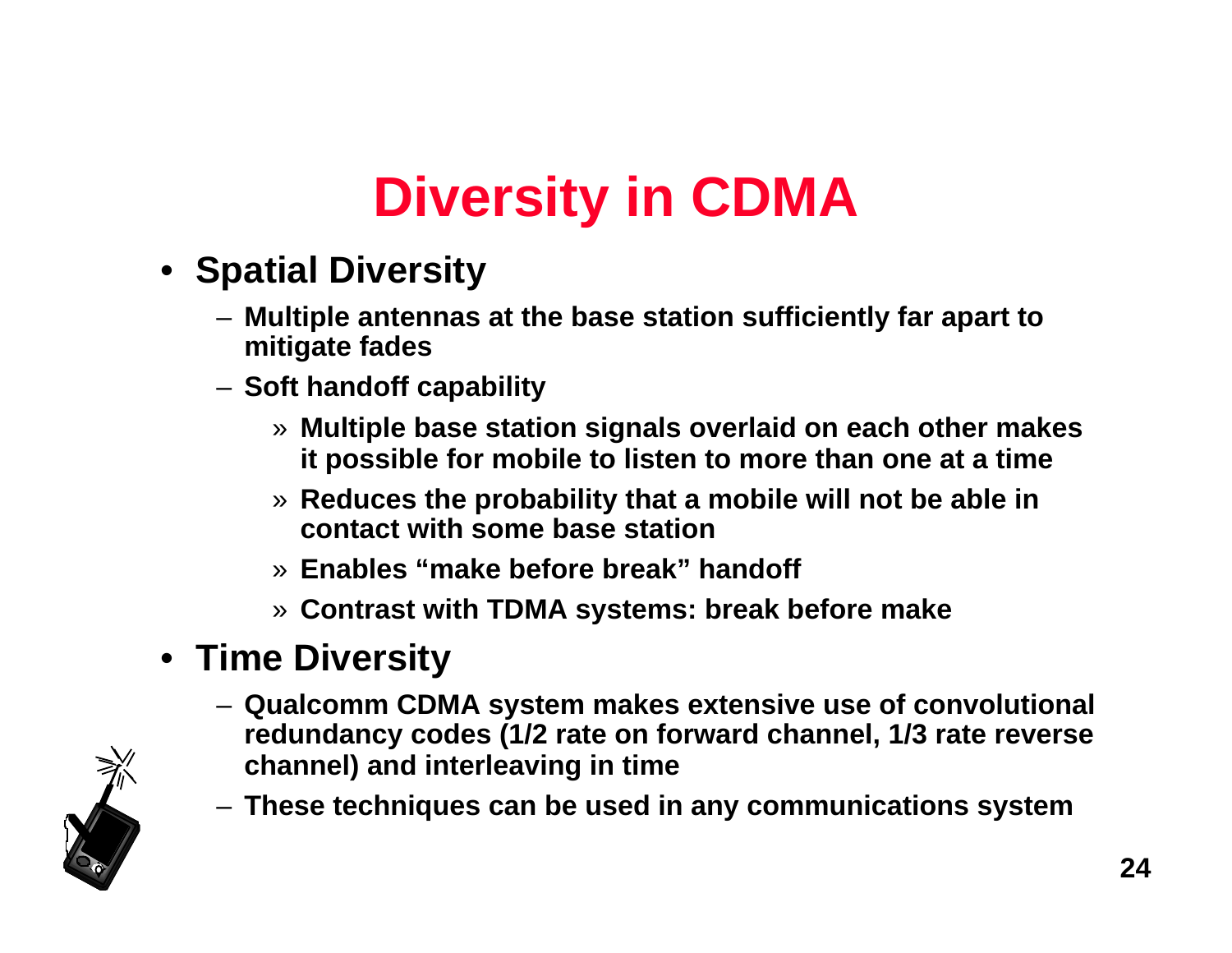## **CDMA Rake Receiver**

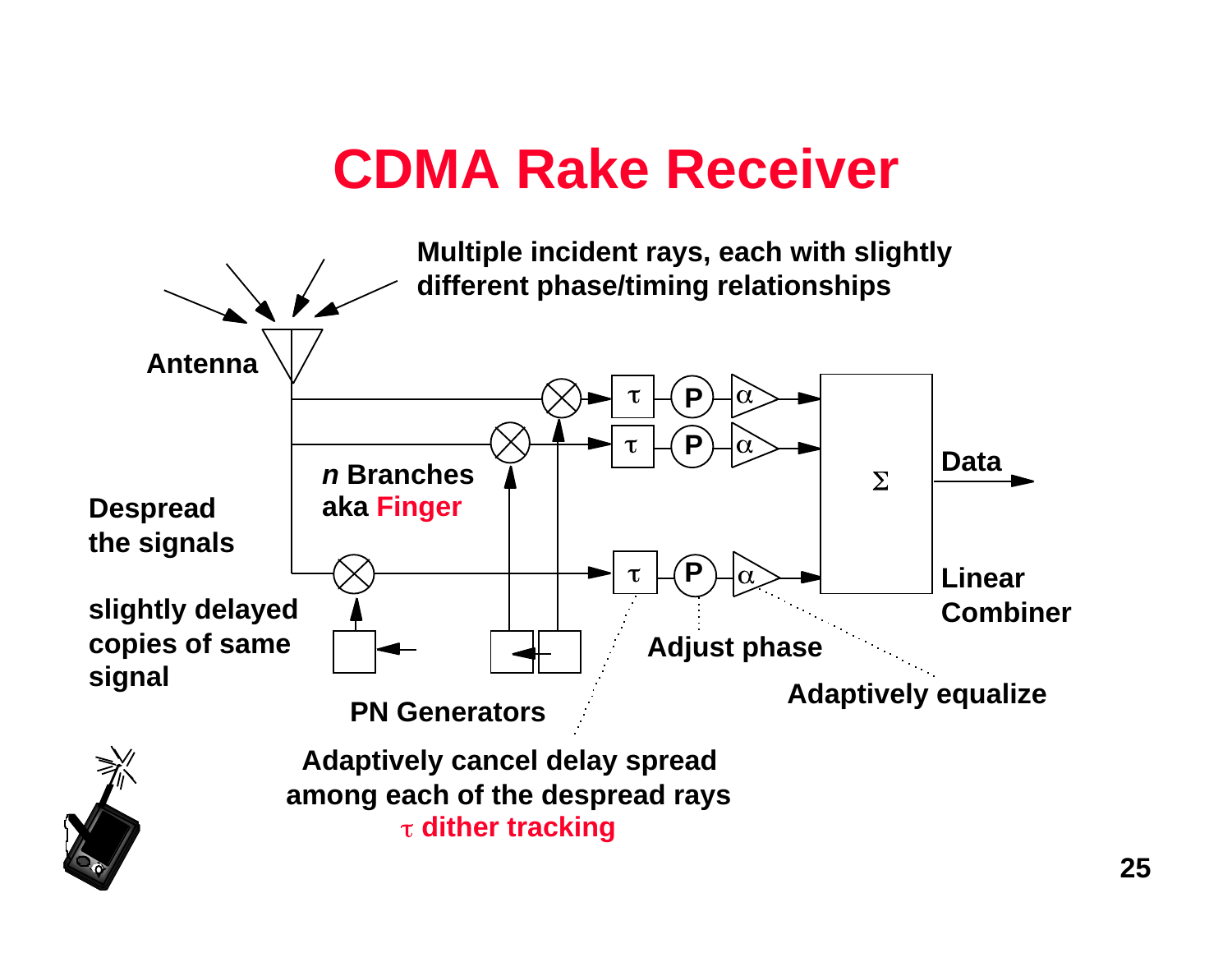### **CDMA Rake Receiver**

#### • **Assists implementation of soft handoff**

- **Mobile moves towards edge of cell**
- **BS detects low RF power**
- **MTSO assigns mobile's spreading code to adjacent BS**
- **Both BS transmit same data to mobile**
- **Rays from both BSs are combined by the rake receiver**
- **Mobile moves further into new cell**
- **All fingers correlate with rays from new site**
- **MTSO instructs old BS to drop mobile's spreading code**

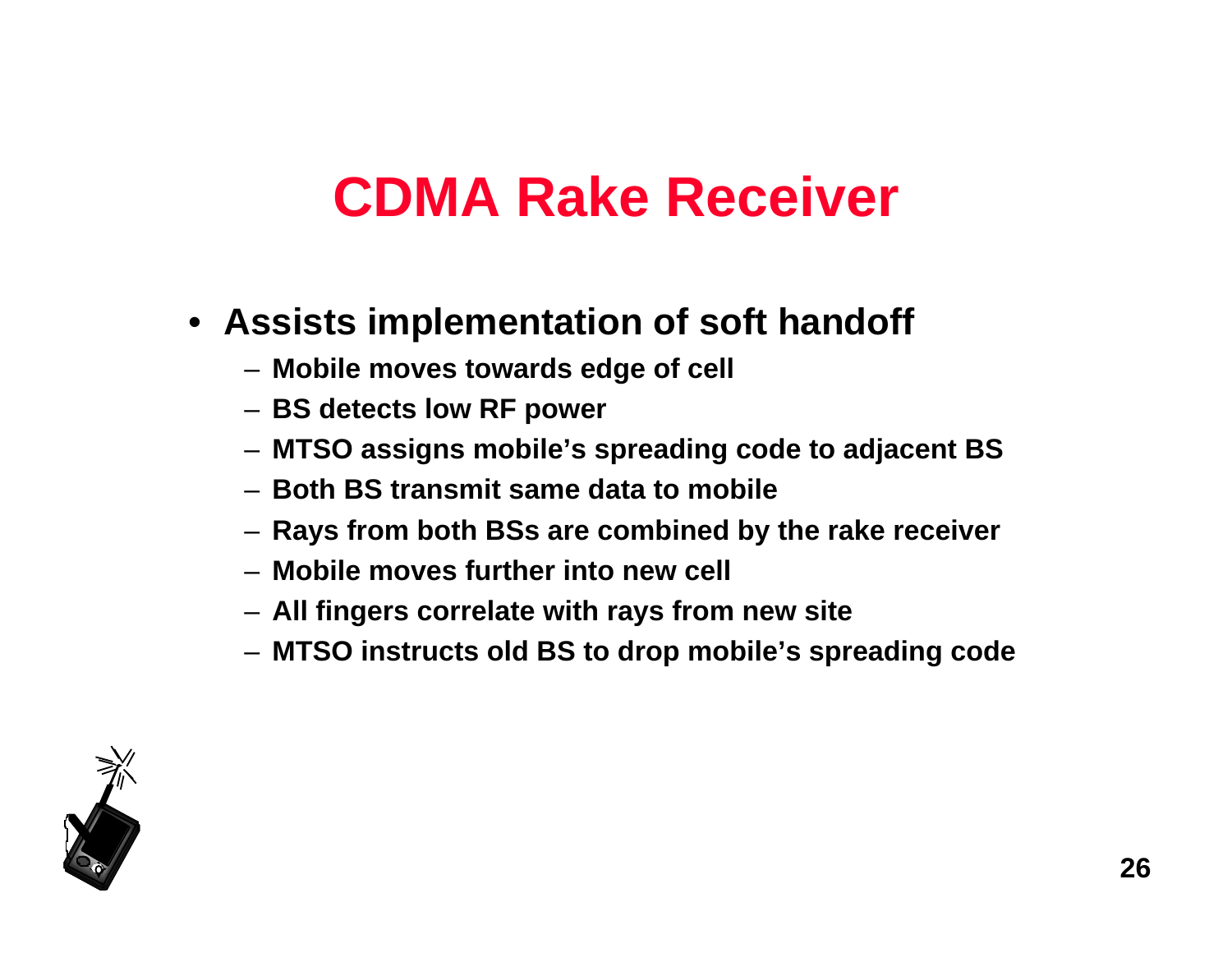## **Performance Issues**

#### • **Indoor environment**

– **Delay spreads 100-300 ns implies coherence b/w 2 - 5 MHz (large open spaces) to 10 MHz (smaller room): spread over 10 MHz**

#### • **Outdoor environment**

- **Rural areas: Much larger multipath delay spread (>> 1 µs) implies coherence bandwidth much smaller: spread over 1 MHz**
- **Urban areas: Smaller multipath delay spread implies larger coherence bandwidth and a larger spreading b/w is needed**

#### • **Satellites**

- **Delay spread typically 100 ns yields coherence b/w of 10 MHz, much LESS than the proposed spreading b/w (1.5 MHz)! Dual satellite diversity needed to resolve multipath.**
- **Power control also a challenge: fades are shorter than round trip propagation times (10s of ms)!**
- **Interleaving and BER: fading channel yields correlated errors. Velocity sensitive: fast mobiles experience more fades per unit time. Interleaver is effective. But if stationary, then interleaving is ineffective.**
- **27** – **At slow speeds, power control works but interleaving doesn't, at high speeds the reverse is true**

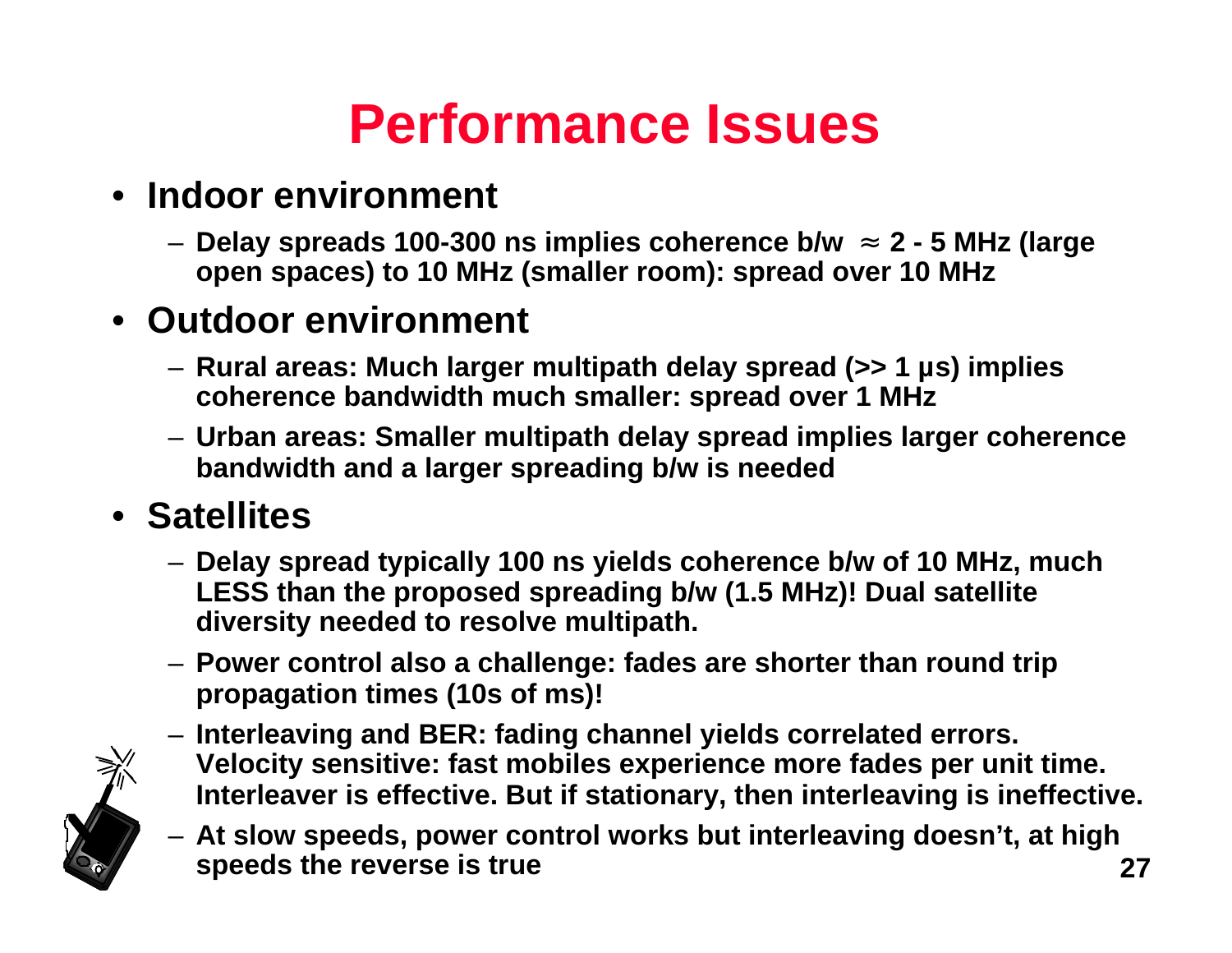• **Unlicensed PCS Band 1910 MHz to 1930 MHz**



- **Basic Principles:**
	- **Listen before transmit**
	- **Limited transmitter power**
	- **Limited time duration of transmissions**

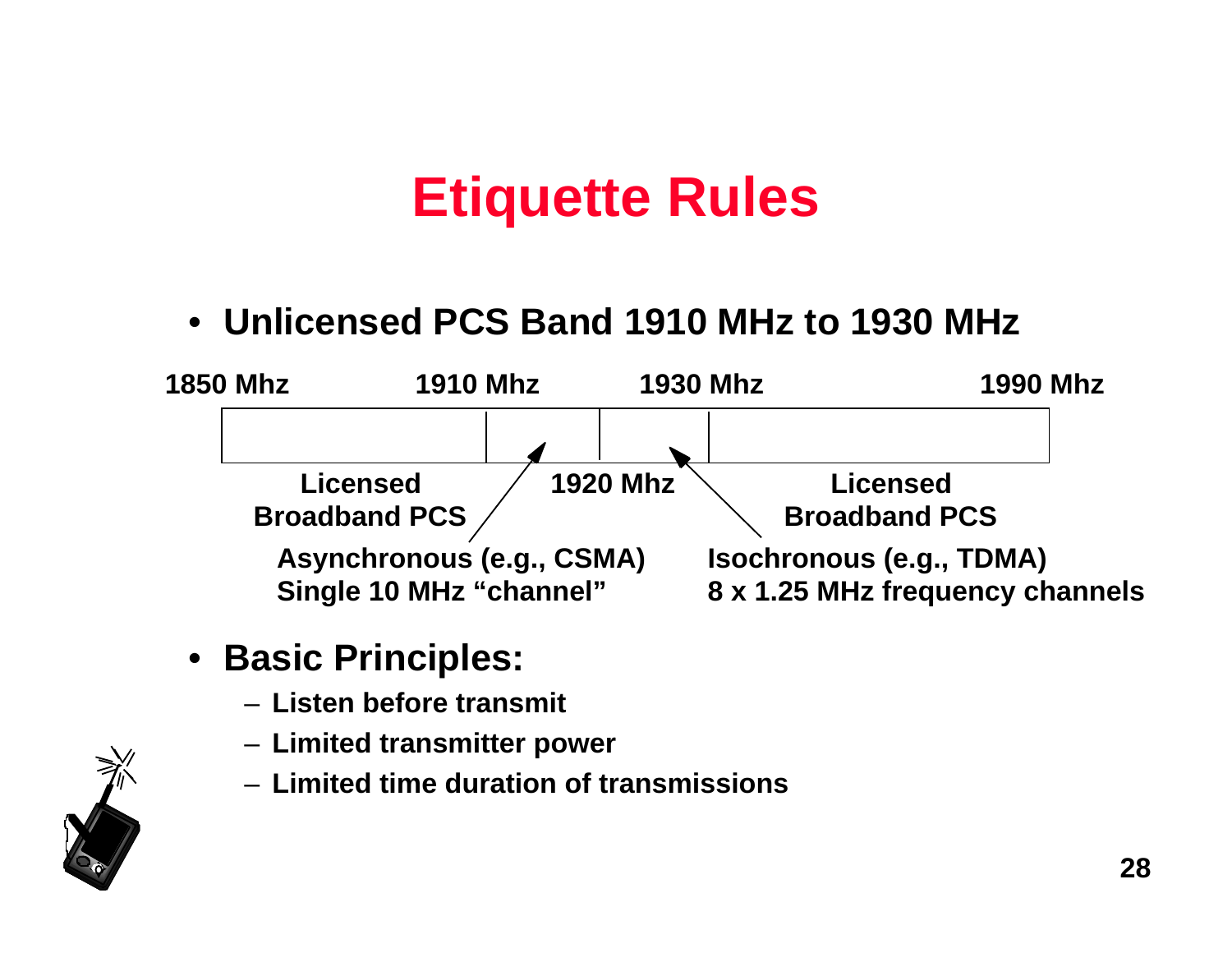#### • **Transmitter Power and Thresholds**

| <b>Emission B/W</b> | <b>MaxTx</b> | <b>MaxTx</b> | <b>Async</b>                                  | <b>Isoc Lower</b> | <b>Isoc Higher</b> |
|---------------------|--------------|--------------|-----------------------------------------------|-------------------|--------------------|
| (MHz)               | Pwr (mW)     |              | Pwr (dBm) Thres (dBm) Thres (dBm) Thres (dBm) |                   |                    |
| 0.1                 | 32           | $+15$        |                                               | -94               | $-74$              |
| 0.5                 | 70           | $+18$        | $-85$                                         | -87               | $-67$              |
| 1.0                 | 100          | $+20$        | $-82$                                         | $-84$             | $-64$              |
| 5.0                 | 224          | $+24$        | $-75$                                         |                   |                    |
| 10.0                | 315          | $+25$        | $-72$                                         |                   |                    |

**Power chosen for 50 foot diameter cells**

**Async Band: Narrow band transmitters placed at channel edges Wider band transmitters placed at center frequencies**



**Isoc Band: Narrow band transmitters start at bottom end, Wider band transmitters start at top end**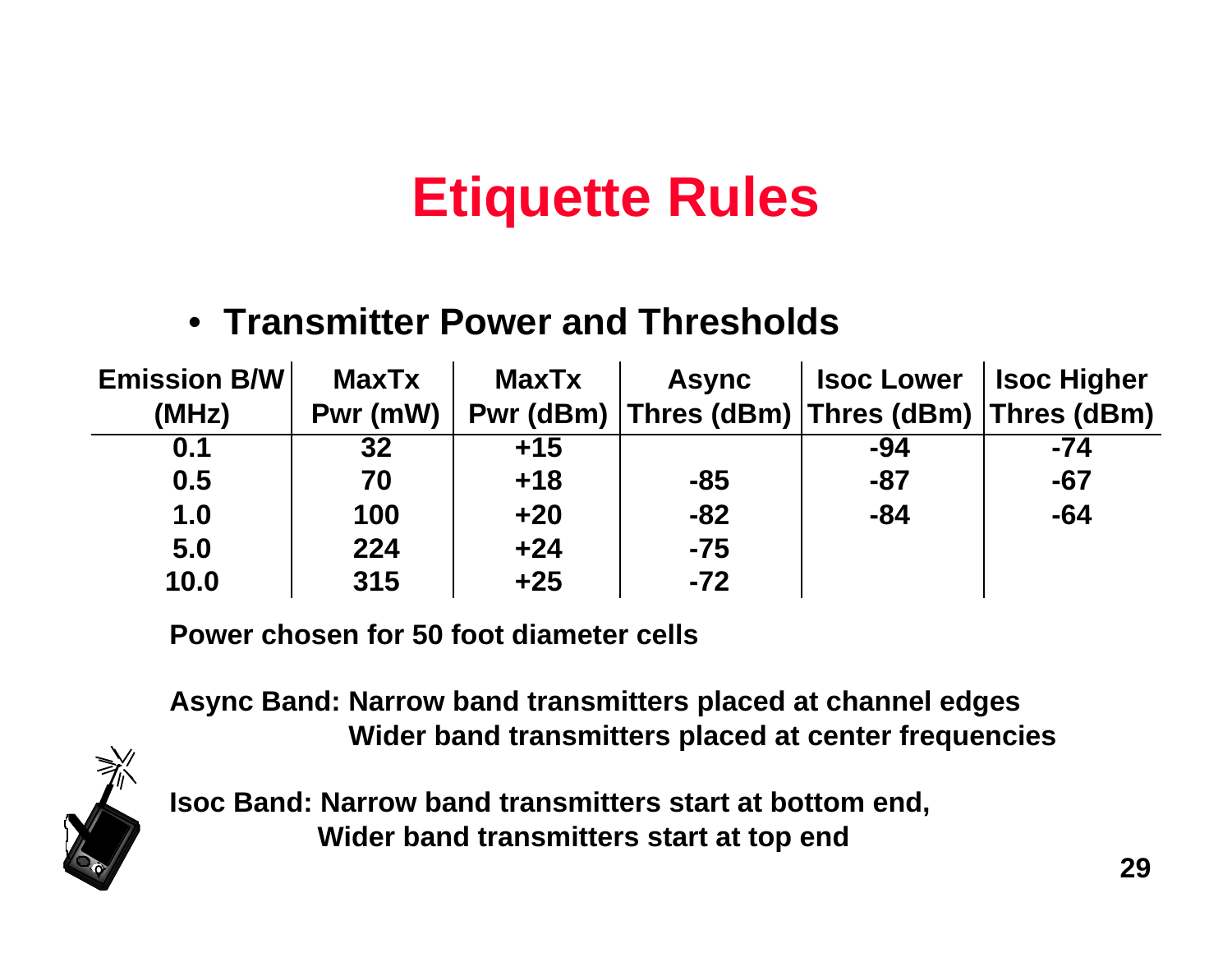• **Isochronous Channel Allocation 0 ms 10 ms 20 ms 1.25 MHz 2.5 MHz 3.75 MHz 10 ms Frame 10 ms Frame 2 ms Frame 10 ms Frame**



**Sense for 10 ms before acquiring the channel If below power threshold for this time, listening device may transmit No more than 1 second transmission w/o acknowlegement 8 hour conversation limit**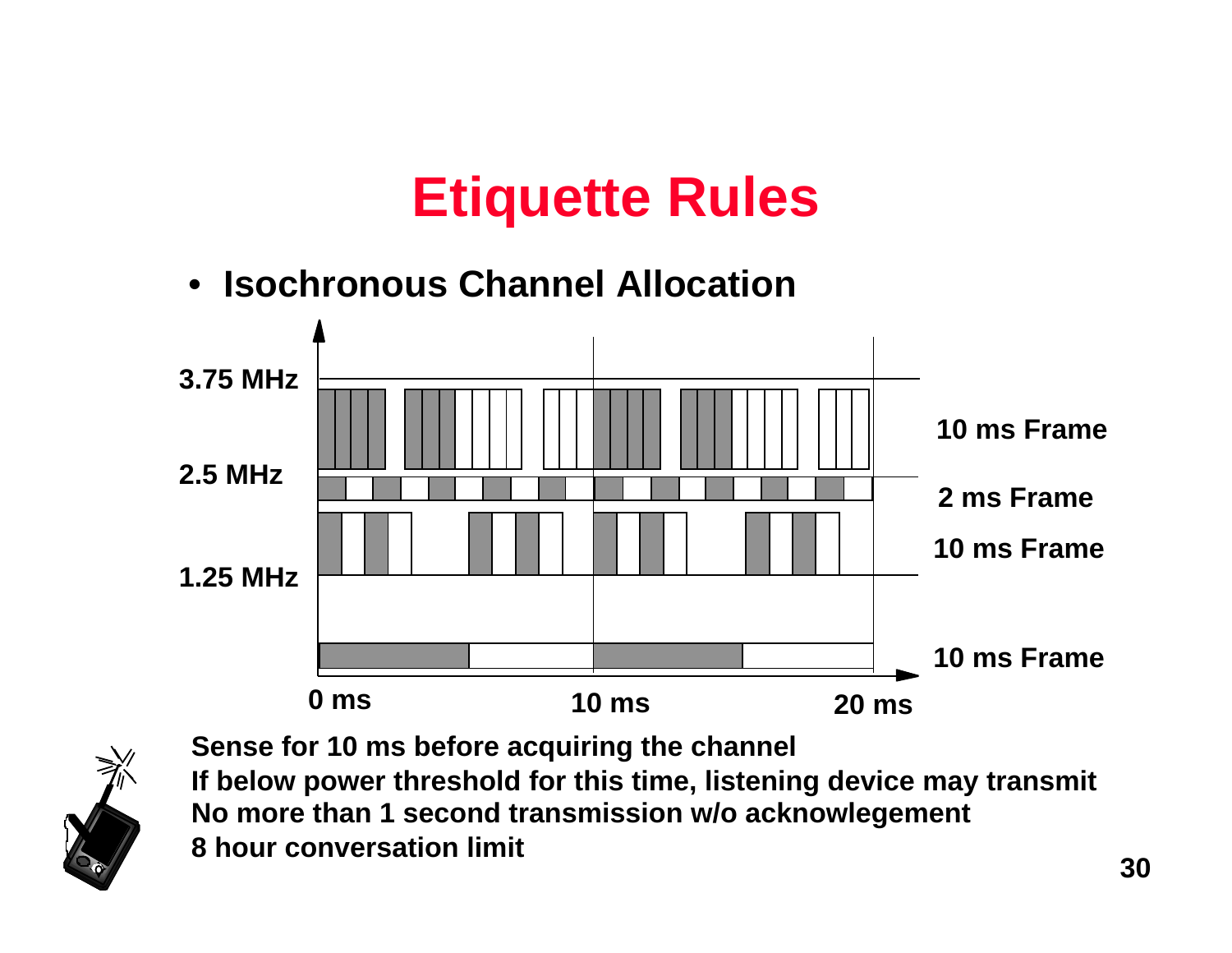- **Asynchronous Band**
	- **If bandwidth < 2.5 MHz, use edges of channel region If bandwidth > 2.5 MHz, use middle frequencies**
	- **Device monitors its desired band for activity for 50 µs 32 dB above thermal noise indicates band is not in use**
	- **Once acquired, transmission bursts can last up to 10 ms**
	- **After burst, defer use for random interval between 50 and 750 µs**



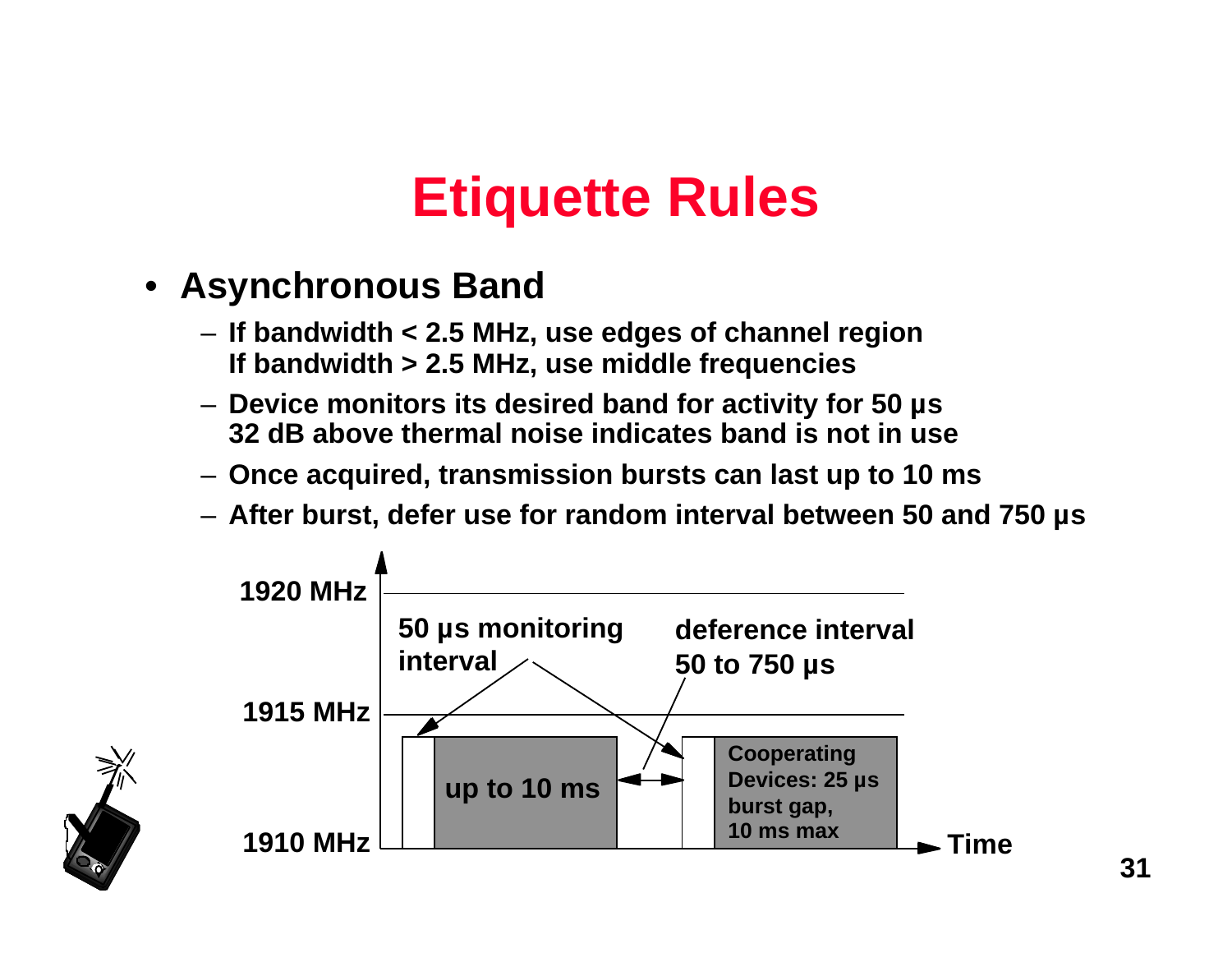# **Spread Aloha**



**Scheme requires a separate receiver for each active spreading sequence Qualcomm IS-95: 64 assignments are possible Overhead associated with set-up**



**Could you get adequate access sharing a single spreading code among many users, exploiting wide band transmission and Aloha channel ideas?**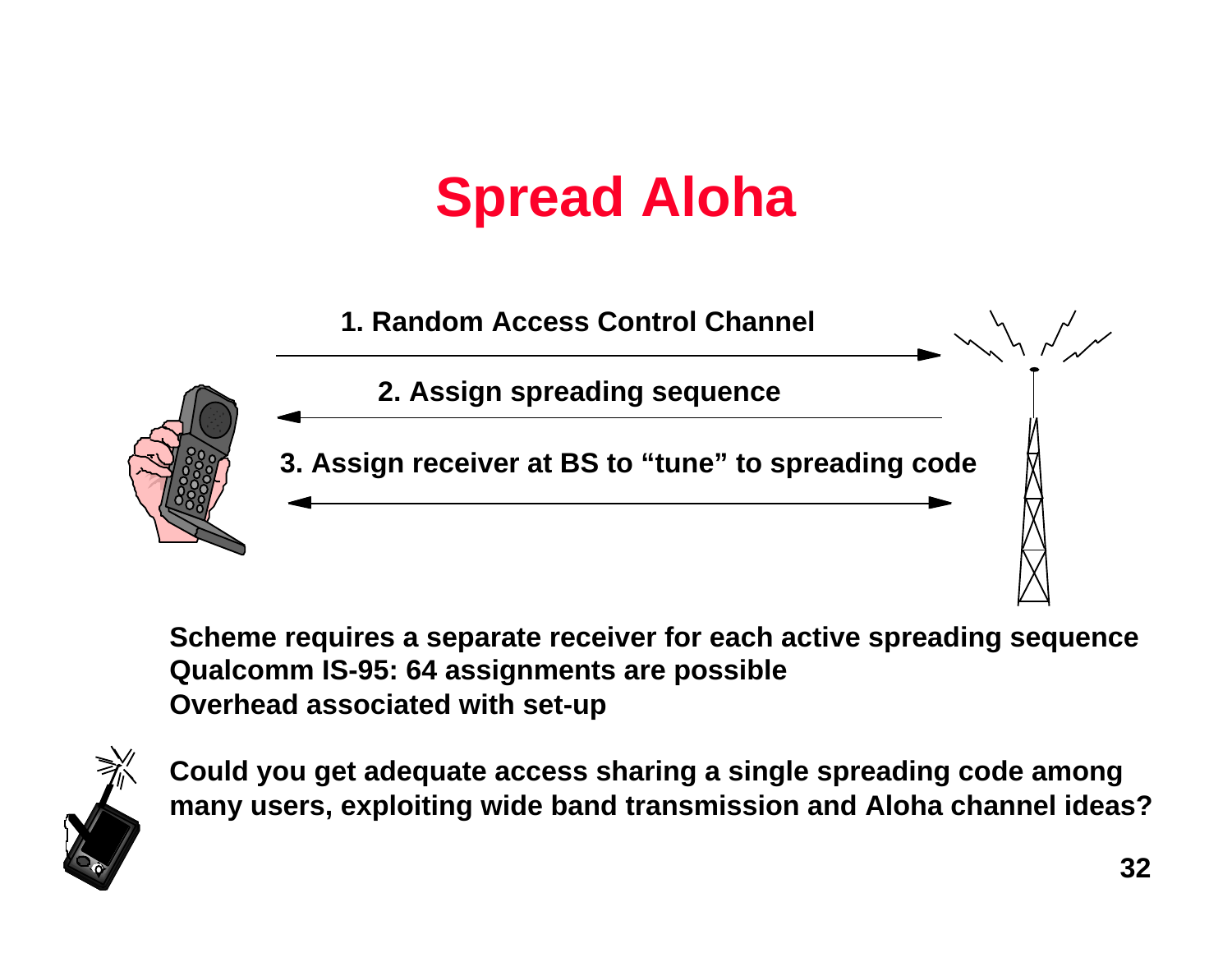## **Spread Aloha**



**Limited by self-interference terms of single spreading code Assumes no user overlaps with another -- just like Aloha Max throughput: 18%, very similar to Aloha**